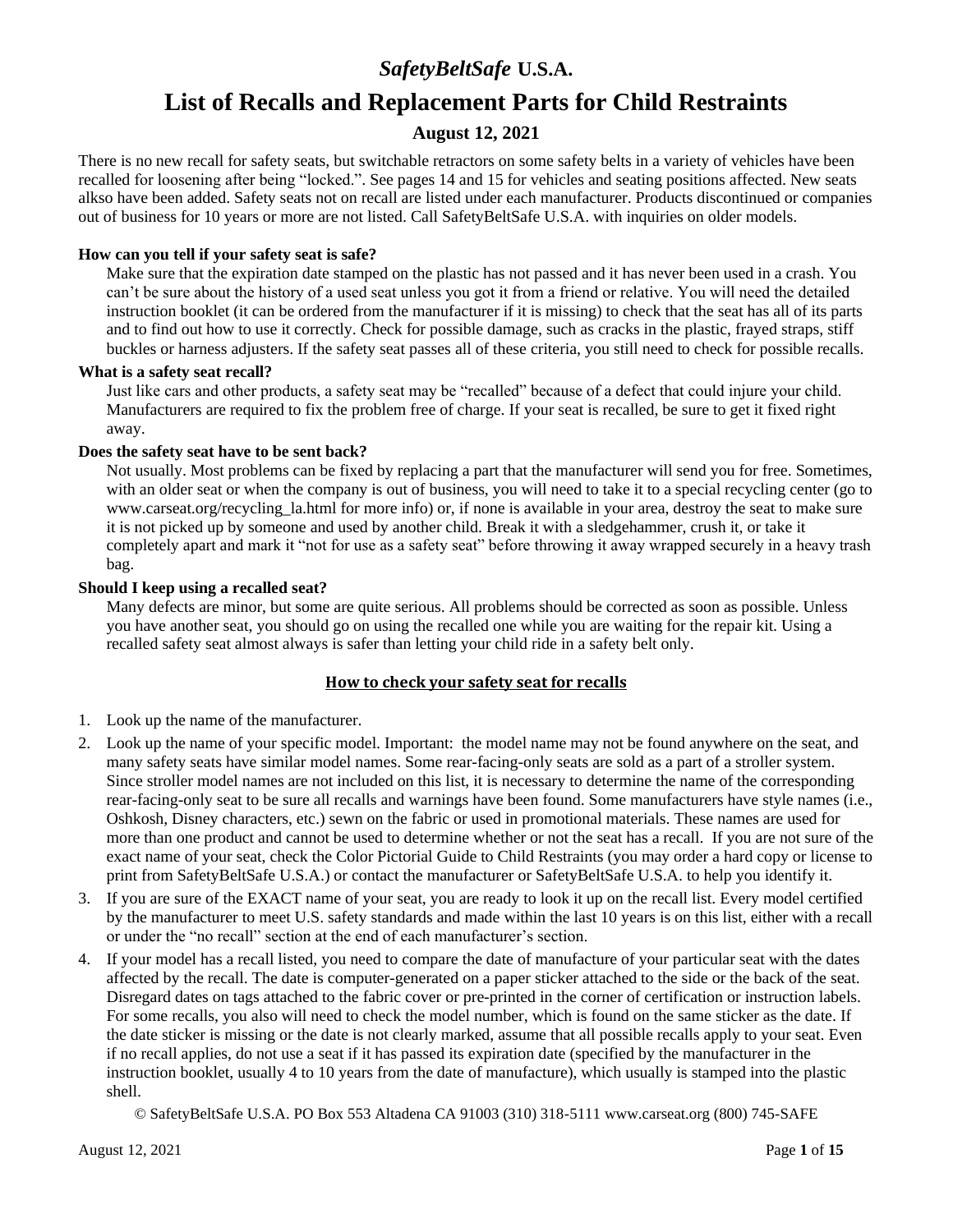## **Special Features of the** *SafetyBeltSafe* **U.S.A. List of Recalls and Replacement Parts for Child Restraints**

- 1. New recalls are added to this list as soon as they can be verified. Recall Update Service subscribers receive notification by e-mail. To verify that a printed copy of this list is current, go to www.carseat.org and click on Recalls (left frame).
- 2. Voluntary customer notification campaigns, special warnings, and additional replacement parts available from manufacturers are included on the list. Some of these are not widely announced and are provided for the benefit of parents and child restraint checkers. The bracketed phrase [Not publicized] indicates usage advice or repair kit availability that has been verified with but not announced by the manufacturer. If a child restraint with one of these problems or any defect which has not been recognized with an official recall is found, it is important to notify officials responsible for defect investigations. To report a defect, call the National Highway Traffic Safety Administration (NHTSA) at 888-327-4236 or 800-424-9393 or go to http://www-odi.nhtsa.dot.gov/ivoq.
- 3. Recall wording, including manufacturer contact information, has been clarified and updated. The "Problem" is described clearly and briefly. The wording under "Action Needed" is based on current information supplied by the manufacturer instead of the original recall notice, which may contain ambiguous or obsolete information.
- 4. Model names are listed alphabetically. For ease of use and accuracy, all recalls are grouped by the model name of the restraint. Model numbers are also listed, if provided by the manufacturer.
- 5. All child restraint models made in the past 10 years, with or without a recall, are listed (models without a recall are at the end of each manufacturer's section). If the model name is not found on the list, the child restraint should not be used.

|                     | <b>MODEL NAME</b>                                                                                                                                                                                                      | <b>DATES</b>      |                                                                                                                                                                        |                                                                             |
|---------------------|------------------------------------------------------------------------------------------------------------------------------------------------------------------------------------------------------------------------|-------------------|------------------------------------------------------------------------------------------------------------------------------------------------------------------------|-----------------------------------------------------------------------------|
| MFR.                | $(MODEL \#)$                                                                                                                                                                                                           | <b>APPLICABLE</b> | <b>PROBLEM</b>                                                                                                                                                         | <b>ACTION REQUIRED</b>                                                      |
|                     |                                                                                                                                                                                                                        |                   | 4Moms 912 Fort Duquesne Blvd., Pittsburgh PA 15222 888-614-6667 www.4Moms.com                                                                                          |                                                                             |
| 4Moms               | Self-Installing Car $7/1/16$ -                                                                                                                                                                                         |                   | Due to an overly tight rivet on                                                                                                                                        | Call 4Moms at 888-614-6667                                                  |
|                     | Seat (1032)                                                                                                                                                                                                            | 10/31/16          | safety seat, safety seat may not                                                                                                                                       | for a free replacement safety                                               |
|                     |                                                                                                                                                                                                                        |                   | attach correctly to base, increasing                                                                                                                                   | seat. BASE IS NOT                                                           |
|                     |                                                                                                                                                                                                                        |                   | risk of injury during a crash.                                                                                                                                         | AFFECTED.                                                                   |
|                     |                                                                                                                                                                                                                        |                   | 4Moms models with no recalls, replacement parts, or warnings: none                                                                                                     |                                                                             |
|                     |                                                                                                                                                                                                                        |                   | Aidia, Inc. 1459 $18^{th}$ St., San Francisco, CA 94107 866-328-8661 www.aidiaproducts.com                                                                             |                                                                             |
|                     |                                                                                                                                                                                                                        |                   | Aidia models with no recalls, replacement parts, or warnings: Explorer, Pathfinder, Scout.                                                                             |                                                                             |
| www.angel-guard.com |                                                                                                                                                                                                                        |                   | Angel Guard Products, Inc. (c/o Mercury Distributing, 7001 Wooster Pike, Medina, OH 44256 800-815-6330)                                                                |                                                                             |
|                     |                                                                                                                                                                                                                        |                   | Angel Guard model with no recalls, replacement parts, or warnings: AngelRide Infant Car Bed                                                                            |                                                                             |
|                     |                                                                                                                                                                                                                        |                   | Aprica 3 Glenlake Parkway, Atlanta, GA 30328, 888-927-7422 www.aprica.com                                                                                              |                                                                             |
|                     |                                                                                                                                                                                                                        |                   | Aprica models with no recalls, replacement parts, or warnings: none.                                                                                                   |                                                                             |
|                     | Aria Child, Inc. - See Goodbaby USA                                                                                                                                                                                    |                   |                                                                                                                                                                        |                                                                             |
|                     |                                                                                                                                                                                                                        |                   | Baby Jogger 4110 Premier Dr., High Point NC 27265 1-800-241-1848 www.babyjogger.com                                                                                    |                                                                             |
| <b>Baby Jogger</b>  | City Go safety seats $ 11/3/14$ to<br>(BJ64510, BJ64529), 4/30/15<br>bases (BJ80400,<br>BJ61500), City Mini<br><b>Travel Systems</b><br>(BJ72510), Vue Lite<br><b>Travel Systems</b><br>(BJ70411, BJ70424,<br>BJ70431) |                   | Information on some labels,<br>instruction manuals, and/or<br>registration cards is missing, sized<br>incorrectly, out of order, or has the<br>wrong background color. | Call Baby Jogger at 800-241-<br>1848 for a free replacement<br>safety seat. |
|                     |                                                                                                                                                                                                                        |                   | Baby Jogger models with no recalls, replacement parts, or warnings: City Go 2, City Go Air, City Turn, City View                                                       |                                                                             |

# **Child Restraint Manufacturer Recalls and Free Replacement Parts**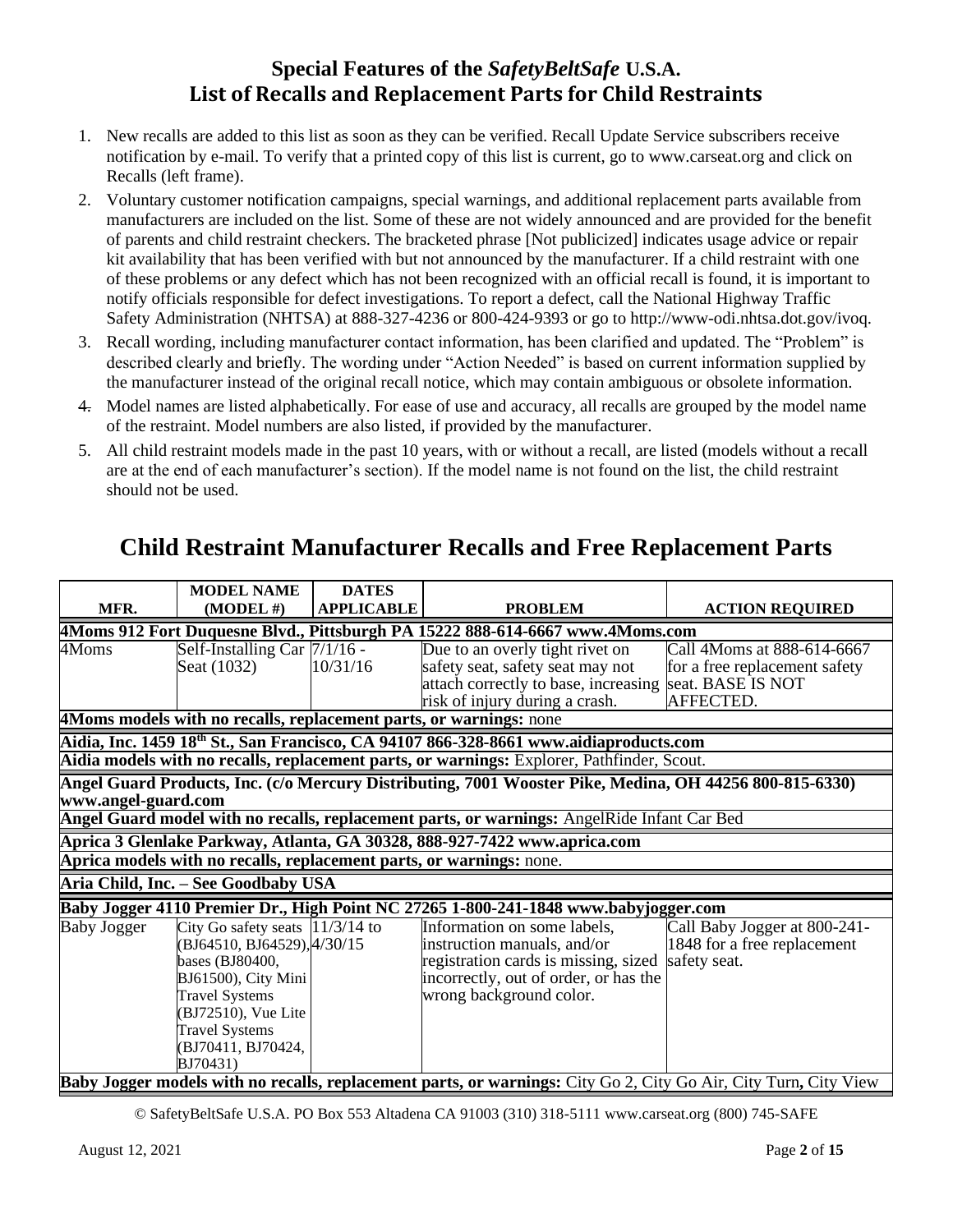| MFR.              | <b>MODEL NAME</b><br>$(MODEL \#)$                                                                                                                                                                                                                                                                                          | <b>DATES</b><br><b>APPLICABLE</b> | <b>PROBLEM</b>                                                                                                                                                  | <b>ACTION REQUIRED</b>                                                                                                 |  |
|-------------------|----------------------------------------------------------------------------------------------------------------------------------------------------------------------------------------------------------------------------------------------------------------------------------------------------------------------------|-----------------------------------|-----------------------------------------------------------------------------------------------------------------------------------------------------------------|------------------------------------------------------------------------------------------------------------------------|--|
|                   |                                                                                                                                                                                                                                                                                                                            |                                   | Baby Trend 1607 S. Campus Ave. Ontario CA 91761 800-328-7363 www.babytrend.com                                                                                  |                                                                                                                        |  |
| <b>Baby Trend</b> | Hybrid $\overline{LX}$ 3-in-1 FB58181 mfd.<br>Centennial<br>FB58181 and KiwiFB48417 mfd.<br>FB48417                                                                                                                                                                                                                        | on 7/23/16,<br>on 7/14/16         | Center rivet on harness adjuster<br>may fail if child weighs more than<br>40 lbs., increasing risk of injury<br>during a crash.                                 | Call 1-800-328-7363 for free<br>replacement safety seat or<br>refund.                                                  |  |
| <b>Baby Trend</b> | Trendz Fastback 3-10/1/11 to<br>in-1 #FB60070;<br>FB60408                                                                                                                                                                                                                                                                  | 7/31/13                           | May be difficult to release harness Call 1-800-328-7363 for<br>buckle, which could cause risk to<br>child in emergency.                                         | replacement buckle.                                                                                                    |  |
|                   | Baby Trend models with no recalls, replacement parts, or warnings: Ally 35, Baby Trend Booster, Cover Me 4-in1,<br>EZ Flex-Loc, EZ Flex-Loc 32, EZ-Loc, Euro Sport, Flex-Loc, Inertia, PROtect Elite, PROtect Premiere/Sport, PROtect<br>Yumi Booster, PROtect Yumi 2-in-1, Secure 35, Secure Snap Gear 32, Trooper 3-in1. |                                   |                                                                                                                                                                 |                                                                                                                        |  |
|                   | Bergeron Health Care, 15 South Second Street, Dolgeville, NY 13329, 800-371-2778, www.adaptivemall.com<br>Bergeron model with no recalls, replacement parts, or warnings: Special Tomato                                                                                                                                   |                                   |                                                                                                                                                                 |                                                                                                                        |  |
|                   |                                                                                                                                                                                                                                                                                                                            |                                   | Britax Child Safety, 13501 So. Ridge Dr., Charlotte, NC 28273, 888-427-4829, www.britaxusa.com                                                                  |                                                                                                                        |  |
| <b>Britax</b>     | Advocate 70-G3<br>E9LG81A, E9LG83N,<br>E9LG83P, E9LG83X,<br>E9LG83Y, E9LL21A,<br>E9LL23P, E9LL23Y                                                                                                                                                                                                                          | $6/1/2012$ to<br>8/31/2012        | Material of HUGS chest pads is<br>too soft, which could be a choking replacement pads.<br>hazard.                                                               | Monitor child and call for                                                                                             |  |
| <b>Britax</b>     | Advocate<br>ClickTight<br>E1A025Q, E9LT95N,<br>E9LT95Q, E9LT95Z                                                                                                                                                                                                                                                            | 8/1/2014 to<br>7/29/2015          | Red harness adjustment button<br>may remain in release position<br>after harness is tightened, enabling only, directly to harness<br>shoulder straps to loosen. | Call Britax for repair kit that<br>includes lubricant to apply once<br>adjustment button.                              |  |
| <b>Britax</b>     | <b>BOB B-Safe 35</b><br>All models                                                                                                                                                                                                                                                                                         | $11/1/15$ -<br>5/31/17            | Center tab on chest clip may break,<br>posing a choking hazard to child.                                                                                        | Call 833-474-7016 for repair kit.                                                                                      |  |
| <b>Britax</b>     | Boulevard 70-G3<br>E9LJ91A, E9LJ91M,<br>E9LJ91S, E9LJ92E,<br>E9LJ93P, E9LJ93S,<br>E9LK91A                                                                                                                                                                                                                                  | $6/1/2012$ to<br>8/31/2012        | Material of HUGS chest pads is<br>too soft, which could be a choking replacement pads.<br>hazard.                                                               | Monitor child and call for                                                                                             |  |
| <b>Britax</b>     | Boulevard<br>ClickTight<br>E1A015Q, E1A016A,<br>E1A016H, E1A135Q,<br>E9LT85Q, E9LT85S,<br>E9LT86A, E9LT86F,<br>E9LT86G, E9LT86H                                                                                                                                                                                            | $8/1/2014$ to<br>7/29/2015        | Red harness adjustment button<br>may remain in release position<br>after harness is tightened, enabling<br>shoulder straps to loosen.                           | Call Britax for repair kit that<br>includes lubricant to apply once<br>only, directly to harness<br>adjustment button. |  |
| <b>Britax</b>     | B-Safe 35<br>All models                                                                                                                                                                                                                                                                                                    | $10/1/2014$ to<br>7/1/2015        | Carry handle may develop cracks<br>in, under, or around handle grip,<br>which may lead to handle<br>fracturing.                                                 | Do NOT carry by handle.<br>Call 800-683-2045 for repair kit.                                                           |  |
| <b>Britax</b>     | B-Safe 35<br>All models                                                                                                                                                                                                                                                                                                    | $11/1/15$ -<br>5/31/17            | Center tab on chest clip may break, Call 833-474-7016 for repair kit.<br>posing a choking hazard to child.                                                      |                                                                                                                        |  |
| <b>Britax</b>     | <b>B-Safe 35 Travel</b><br>System<br>All models                                                                                                                                                                                                                                                                            | $10/1/2014$ to<br>7/1/2015        | Carry handle may develop cracks<br>in, under, or around handle grip,<br>which may lead to handle<br>fracturing.                                                 | Do NOT carry by handle.<br>Call 800-683-2045 for repair kit.                                                           |  |
| <b>Britax</b>     | <b>B-Safe 35 Travel</b><br>System<br>All models                                                                                                                                                                                                                                                                            | $11/1/15$ -<br>5/31/17            | Center tab on chest clip may break, Call 833-474-7016 for repair kit.<br>posing a choking hazard to child.                                                      |                                                                                                                        |  |
| <b>Britax</b>     | <b>B-Safe 35 Elite</b><br>All models                                                                                                                                                                                                                                                                                       | 10/1/2014 to<br>7/1/2015          | Carry handle may develop cracks<br>in, under, or around handle grip,<br>which may lead to handle<br>fracturing.                                                 | Do NOT carry by handle.<br>Call 800-683-2045 for repair kit.                                                           |  |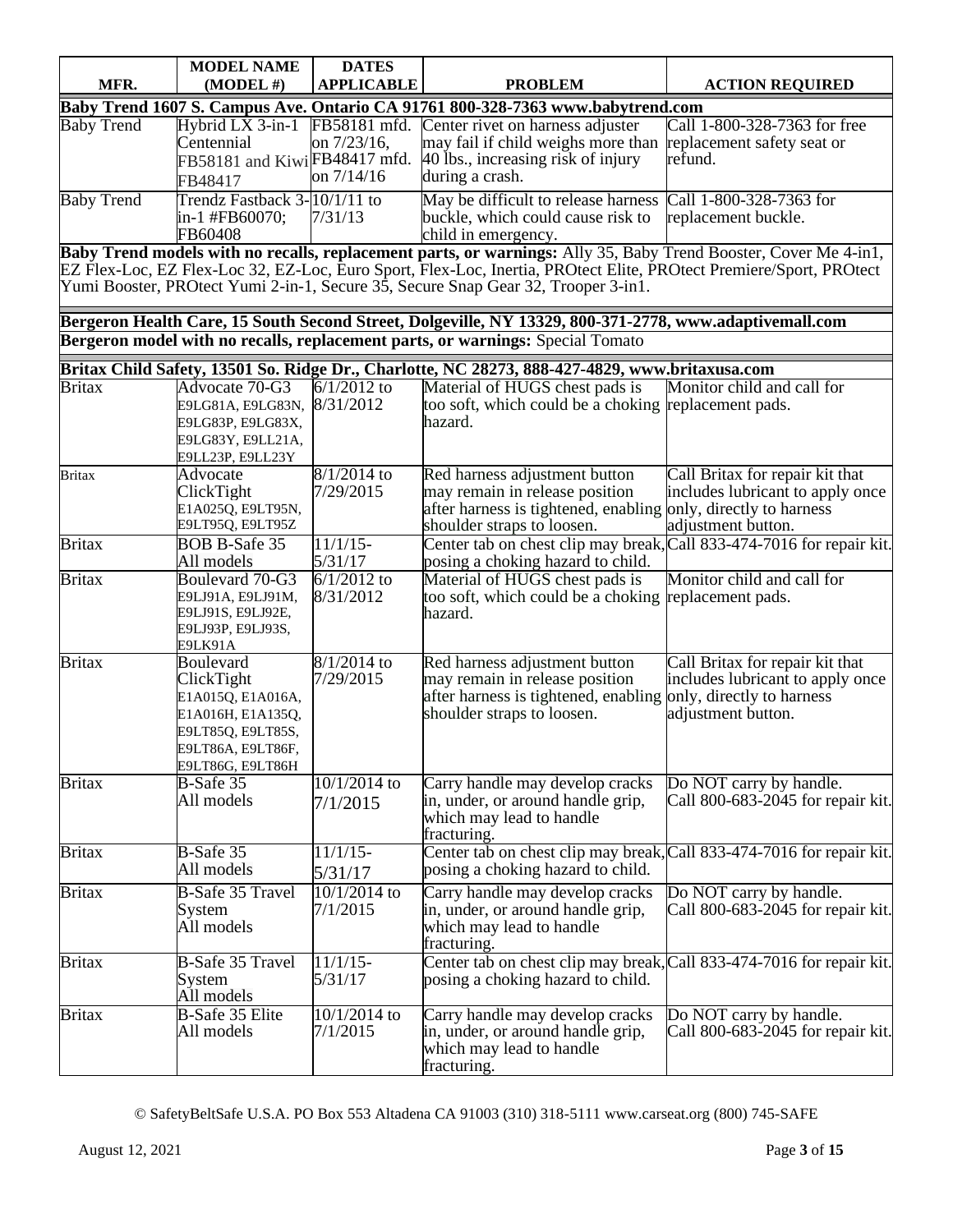|               | <b>MODEL NAME</b>                                                                                                              | <b>DATES</b>               |                                                                                                                                                                 |                                                                                           |
|---------------|--------------------------------------------------------------------------------------------------------------------------------|----------------------------|-----------------------------------------------------------------------------------------------------------------------------------------------------------------|-------------------------------------------------------------------------------------------|
| MFR.          | $(MODEL \#)$                                                                                                                   | <b>APPLICABLE</b>          | <b>PROBLEM</b>                                                                                                                                                  | <b>ACTION REQUIRED</b>                                                                    |
| <b>Britax</b> | <b>B-Safe 35 Elite</b><br>All models                                                                                           | $11/1/15$ -<br>5/31/17     | Center tab on chest clip may break, Call 833-474-7016 for repair kit.<br>posing a choking hazard to child.                                                      |                                                                                           |
| <b>Britax</b> | B-Safe 35 Elite<br><b>Travel System</b><br>All models                                                                          | $11/1/15$ -<br>5/31/17     | Center tab on chest clip may break, Call 833-474-7016 for repair kit.<br>posing a choking hazard to child.                                                      |                                                                                           |
| <b>Britax</b> | Marathon<br>ClickTight<br>E1A005R, E1A006B,<br>E1A116L, E9LT71Q,<br>E9LT75R, E9LT76B,<br>E9LT76L, E9LT76N,<br>E9LT76P, EXA116L | $8/1/2014$ to<br>7/29/2015 | Red harness adjustment button<br>may remain in release position<br>after harness is tightened, enabling only, directly to harness<br>shoulder straps to loosen. | Call Britax for repair kit that<br>includes lubricant to apply once<br>adjustment button. |
| <b>Britax</b> | Pavilion 70-G3<br>E9LK31A, E9LK31Q,<br>E9LK32D, E9LK32Z,<br>E9LK330, E9LL11A,<br>E9LL11Q, E9LL12D,<br>E9LL12Z                  | $6/1/2012$ to<br>8/31/2012 | Material of HUGS chest pads is<br>too soft, which could be a choking replacement pads.<br>hazard.                                                               | Monitor child and call for                                                                |
|               |                                                                                                                                |                            | Britax models with no recalls, replacement parts, or warnings: Advocate, Advocate ClickTight ARB, Advocate                                                      |                                                                                           |
|               |                                                                                                                                |                            | 2013/G4, Boulevard ClickTight ARB, Boulevard 2013, B Safe, B Safe Gen 2,, B Safe Gen 2 Fl; exFit, B Safe Gen 2                                                  |                                                                                           |
|               |                                                                                                                                |                            | FlexFit Plus, B Safe Ultra, Dual Fit, Endeavours, Essentials Allegiance, Essentials Emblem, Essentials Skyline, Frontier                                        |                                                                                           |
|               |                                                                                                                                |                            | 85, Frontier 85 SICT, Frontier 90, Grow with You ClickTight/ClickTight Plus, Highpoint, Highway, Highway 65,                                                    |                                                                                           |

Marathon CS, Marathon 70 G3, Marathon 2013, Midpoint, One4Life Clicktight, Parkway (all models), Pavilion 2013, Pinnacle 90, Pioneer 70, Roundabout 50, Roundabout 55 G 3, Roundabout 2013, Skyline.

**BubbleBum, 7380 Sand Lake Road, Suite 500, Orlando, FL 32819, 800-969-6586, www.bubblebum.us BubbleBum models with no recalls, replacement parts, or warnings:** BubbleBum Booster

**Carfoldio 10685-B Hazelhurst Dr. #17695 Houston TX 77043 www.mifold.com Carfoldio models with no recalls, replacement parts or warnings:** Hifold, Mifold, Mifold Comfort, Mifold One, Mifold Sport

**Car Seat Specialty - See Team-Tex America**

**Century Baby – See Graco**

**Chicco, 1842 William Penn Way, Ste. 101, Lancaster, PA 17601, 877-424-4226, www.chiccousa.com**

**Chicco models with no recalls, replacement parts, or warnings:** Fit2, Fit4, Fold & Go i-Size, GoFit, KeyFit, KeyFit 30, KeyFit 30 Magic, KeyFit 35, KeyFit Strada, KidFit Booster, MyFit/LE/ZipAir, NextFit/IX/Sport, NextFit Zip/Max, NextFit Zip Air

**Clek Inc., 12 Upjohn Road, Suite 1, Toronto, Ontario M3B 2V9, Canada 866-656-2462, clekinc.com**

**Clek models with no recalls, replacement parts, or warnings:** Fllo, Foonf, Liing, Liingo, Olli, Oobr, Ozzi

**Columbia Medical – See also Inspired by Drive**

**Columbia models with no recalls, replacement parts, or warnings:** #2000, #2500, Spirit (#2400)

|                  |                           |                                          | Combi USA, 3520 Westinghouse Blvd., Suite B, Charlotte, NC 28273, 800-992-6624, www.combiusa.com |                                          |
|------------------|---------------------------|------------------------------------------|--------------------------------------------------------------------------------------------------|------------------------------------------|
| $C$ and $\vdots$ | $\Gamma$ <sup>22220</sup> | $I_{\alpha\mu\gamma\alpha\mu\gamma}$ , 1 | $W_{\alpha}$                                                                                     | $C_0$ 11.044.607.1600. $f_{01}$ $f_{02}$ |

| Combi | Coccoro | January 1,     | Webbing (without seat) tore                                      | Call 844-697-1690 for free    |
|-------|---------|----------------|------------------------------------------------------------------|-------------------------------|
|       | 8220    | $2009$ to      | partially in static test because of                              | harness replacement kit.      |
|       |         | December 31,   | embedded plastic button that keeps Continue using seat until new |                               |
|       |         | 2012           | buckle tongues from                                              | harness is received.          |
|       |         |                | sliding out of reach. Complete                                   |                               |
|       |         |                | restraint system complies with all                               |                               |
|       |         |                | requirements.                                                    |                               |
| Combi | Coccoro | January 1,     | If installed forward facing with a                               | Call 888-232-3294 for free    |
|       | 8220    | $2009$ to June | lap-only belt, excessive force may cover for bottom of seat to   |                               |
|       |         | 29, 2016       | be transferred to the child in a                                 | reduce child's risk of injury |
|       |         |                | crash, increasing the risk of injury. during a crash.            |                               |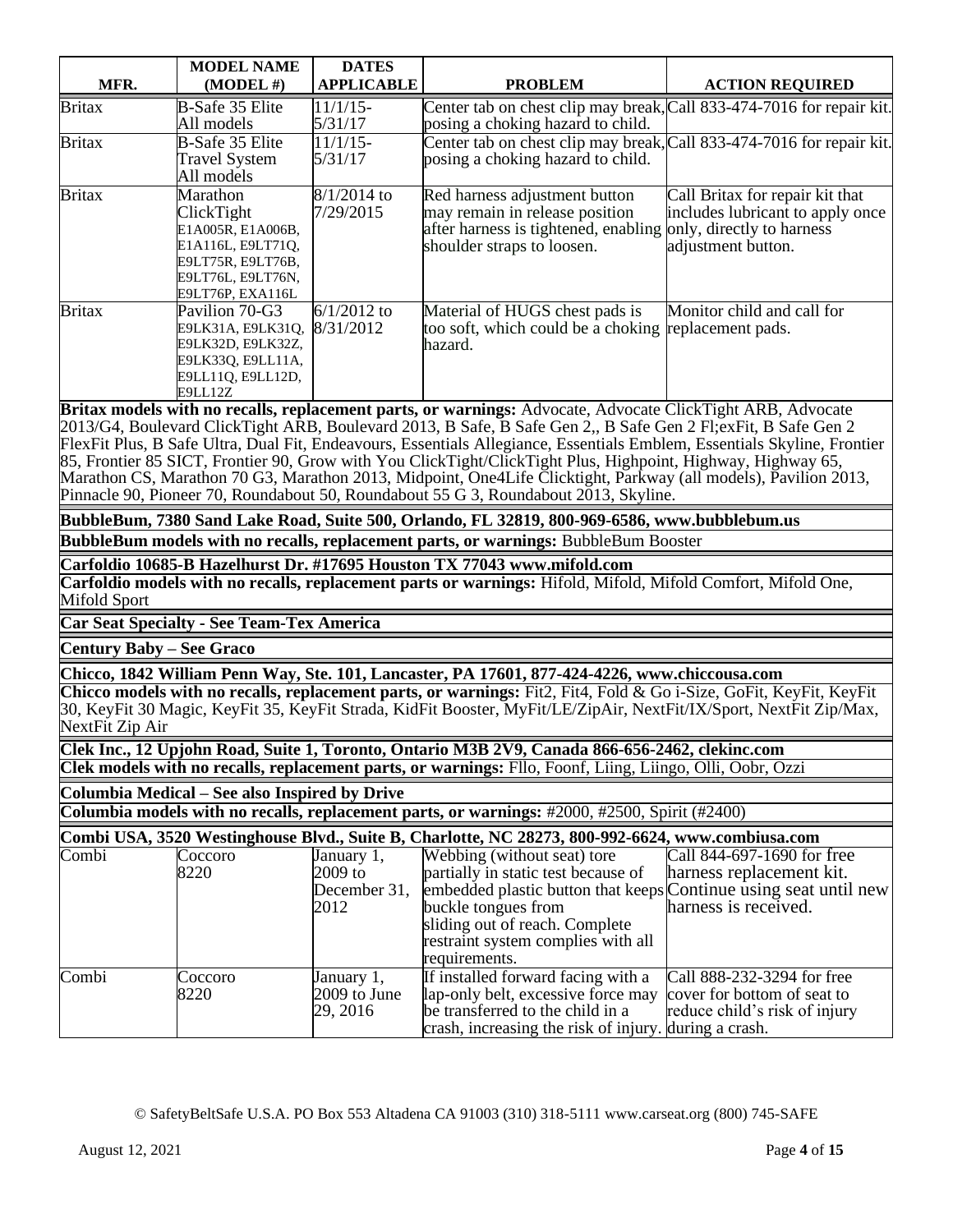| MFR.                                    | <b>MODEL NAME</b><br>$(MODEL \#)$                                            | <b>DATES</b><br><b>APPLICABLE</b>                                                                                                                                                                                                                                                                                  | <b>PROBLEM</b>                                                                                                                                                                                                                                                                                                                  | <b>ACTION REQUIRED</b>                                                                                      |
|-----------------------------------------|------------------------------------------------------------------------------|--------------------------------------------------------------------------------------------------------------------------------------------------------------------------------------------------------------------------------------------------------------------------------------------------------------------|---------------------------------------------------------------------------------------------------------------------------------------------------------------------------------------------------------------------------------------------------------------------------------------------------------------------------------|-------------------------------------------------------------------------------------------------------------|
| Combi                                   | Zeus 360<br>8836                                                             | February 1,<br>2009 to May<br>31, 2012                                                                                                                                                                                                                                                                             | Webbing (without seat) tore<br>partially in static test because of<br>embedded plastic button that keeps Continue using seat until new<br>buckle tongues from sliding out of harness is received.<br>reach. Complete restraint system<br>complies with all requirements.                                                        | Call 844-697-1690 for free<br>harness replacement kit.                                                      |
|                                         |                                                                              |                                                                                                                                                                                                                                                                                                                    | Combi models with no recalls, replacement parts, or warnings: Dakota, Kobuk, Kobuk Air-Thru, Navette 22, Shuttle                                                                                                                                                                                                                |                                                                                                             |
| 33, Shuttle 35.                         |                                                                              |                                                                                                                                                                                                                                                                                                                    |                                                                                                                                                                                                                                                                                                                                 |                                                                                                             |
|                                         | Compass - See Tomy International.                                            |                                                                                                                                                                                                                                                                                                                    | Convaid (ETAC), 2830 California St., Torrance, CA 90503 844-876-6245, www.convaid.com                                                                                                                                                                                                                                           |                                                                                                             |
|                                         |                                                                              |                                                                                                                                                                                                                                                                                                                    | Convaid (ETAC) models with no recalls, replacement parts, or warnings: Carrot 3, Carrot Booster Seat                                                                                                                                                                                                                            |                                                                                                             |
|                                         | Cosco - See Dorel Juvenile Group.                                            |                                                                                                                                                                                                                                                                                                                    |                                                                                                                                                                                                                                                                                                                                 |                                                                                                             |
|                                         |                                                                              |                                                                                                                                                                                                                                                                                                                    | Cybex (a Goodbaby International Company) 560 Harrison Ave., Ste. 411, Boston MA 02118 877-242-5676                                                                                                                                                                                                                              |                                                                                                             |
| www.cybex-online.com/US<br>Fix, X Fix Q |                                                                              |                                                                                                                                                                                                                                                                                                                    | Cybex models with no recalls, replacement parts, or warnings: Aton, Aton 2, Aton Q, Aton M, Cloud Q, Eternis,<br>Sirona M, Sirona S, Solution B-Fix, Solution B2 Fix+ Lux, Solution M Fix, Solution Q Fix, Solution Q2 Fix, Solution Z                                                                                          |                                                                                                             |
|                                         |                                                                              |                                                                                                                                                                                                                                                                                                                    | Diono LLC, 418 Valley Ave. NW, Suite 100, Puyallup, WA 98371, 855-463-4666, www.diono.com                                                                                                                                                                                                                                       |                                                                                                             |
| Diono                                   | Cambria 2<br>31200-US-01<br>31201-US-01<br>31202-US-01                       | $9/5/2020$ to<br>11/30/20                                                                                                                                                                                                                                                                                          | Headrest may separate from<br>backrest during a crash.                                                                                                                                                                                                                                                                          | Diono will provide replacement<br>backrest with headrest assembly<br>free of charge. Call 855-463-<br>4666. |
| Diono                                   | Olympia, Pacifica,<br>Radian R100,<br>Radian R120,<br>Radian RXT,<br>Rainier | $11/25/13$ to<br>9/5/17                                                                                                                                                                                                                                                                                            | If installed forward facing and<br>untethered with lap-only belt, child instruction manual, energy-<br>may suffer chest injury in a crash.                                                                                                                                                                                      | Call 855-463-4666 for updated<br>absorbing pad, and new chest<br>clip.                                      |
|                                         |                                                                              |                                                                                                                                                                                                                                                                                                                    | Diono or Sunshine Kids models with no recalls, replacement parts, or warnings: Cambria, Everett NXT, Hip,<br>Monterey, Monterey 4DXT, Monterey 5iST FixSafe, Monterey XT, Radian models 3QX, 3QXT, 3r, 3rX, 3rXT, 65,<br>65SL, 80, 80SL, QXT+, XT, XTSL, Rainier 2aX, Rainier 2aXT, Santa Fe, Snug Seat Pilot, Solana, Solana 2 |                                                                                                             |
|                                         |                                                                              |                                                                                                                                                                                                                                                                                                                    | Dorel Juvenile Group, 2525 State St., Columbus, IN 47201, 800-544-1108, www.djgusa.com                                                                                                                                                                                                                                          |                                                                                                             |
|                                         | brands. Some models are marketed with multiple names.                        |                                                                                                                                                                                                                                                                                                                    | Note: Dorel is the parent company for Cosco, Eddie Bauer, Maxi-Cosi, Safety 1 <sup>st</sup> , Alpha Elite, and Alpha Sport                                                                                                                                                                                                      |                                                                                                             |
| Dorel                                   | 3-In-1                                                                       | See Alpha Omega.                                                                                                                                                                                                                                                                                                   |                                                                                                                                                                                                                                                                                                                                 |                                                                                                             |
| Dorel                                   | All in One                                                                   | See Alpha Omega.                                                                                                                                                                                                                                                                                                   |                                                                                                                                                                                                                                                                                                                                 |                                                                                                             |
| Dorel China<br>America                  | <b>Babideal Storm</b><br><b>Booster Seat</b><br>BC901BPXL                    | $2/28/19$ only                                                                                                                                                                                                                                                                                                     | Label attached to fabric cover may<br>not have the required safety<br>warnings and instructions.                                                                                                                                                                                                                                | Call 877-657-9546 for a<br>compliant replacement cover.                                                     |
| Dorel                                   | <b>Comfy Carry</b><br>IC123FSM                                               | $5/1/11$ to<br>4/30/12                                                                                                                                                                                                                                                                                             | Some seats were sold without<br>detachable base containing the<br>required LATCH system.                                                                                                                                                                                                                                        | Call for base with LATCH<br>system.                                                                         |
| Dorel                                   | Dream Ride,<br>Dream Ride Ultra                                              | unknown.                                                                                                                                                                                                                                                                                                           | Many older seats have been recalled. Do not use if past expiration date or if date is                                                                                                                                                                                                                                           |                                                                                                             |
| Dorel                                   | <b>Eddie Bauer</b>                                                           | See specific model name.                                                                                                                                                                                                                                                                                           |                                                                                                                                                                                                                                                                                                                                 |                                                                                                             |
| Dorel                                   | (generic)                                                                    | High Back Booster Note: Dorel identifies various models as "High Back Boosters," including several<br>combination seats (used as child seat with harness or as booster after removing<br>harness; with or without armrest; with front or rear harness adjuster) as well as<br>boosters only (no harness included). |                                                                                                                                                                                                                                                                                                                                 |                                                                                                             |
| Dorel                                   | Olympian                                                                     | See Touriva                                                                                                                                                                                                                                                                                                        |                                                                                                                                                                                                                                                                                                                                 |                                                                                                             |
| Dorel                                   | onBoard 35<br>IC124FSM                                                       | $5/1/11$ to<br>4/30/12                                                                                                                                                                                                                                                                                             | Some seats were sold without<br>detachable base containing the<br>required LATCH system.                                                                                                                                                                                                                                        | Call for base with LATCH<br>system.                                                                         |
| Dorel                                   | Safety 1st                                                                   | See specific model name.                                                                                                                                                                                                                                                                                           |                                                                                                                                                                                                                                                                                                                                 |                                                                                                             |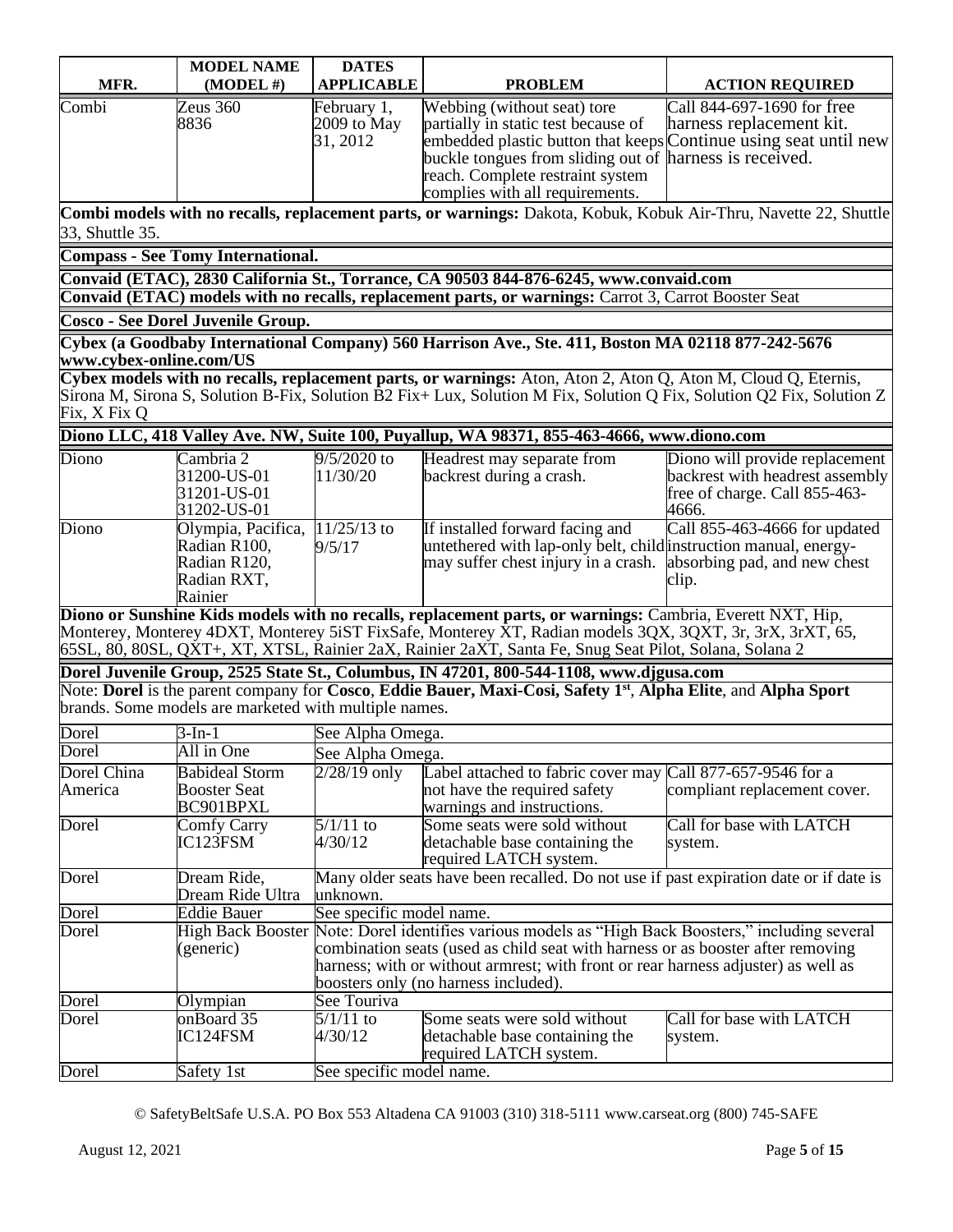|      | <b>MODEL NAME</b> | <b>DATES</b>      |                |                        |
|------|-------------------|-------------------|----------------|------------------------|
| MFR. | MDDEL#            | <b>\PPLICABLE</b> | <b>PROBLEM</b> | <b>ACTION REQUIRED</b> |

**Dorel models with no recalls, replacement parts, or warnings:** Able65, Advance 70 Air+, Advance EX 65 Air+, Advance SE or LX 65 Air +, Alpha Elite 65, Apex 65, Apt 40 RF, APT 50, Aquos 65, Boost A Pak, Boost Air Protect, Chart Air 65, Comfort High Back Booster, Comfort Ride, Comfy Convertible, Commuter, Complete Air 65, Complete Air 70, Complete Voyager, Continuum, Deluxe Backed BPB, Deluxe Harness 65, Deluxe Highback 65, Designer, Destination, Dream Ride SE, Easy Elite, EasyFit 65, Elite 80 Air+, Elite 100 Air +, enRoute, Essential Air, EverFit, Finale, Go Hybrid, Grand Explorer, Grow and Go, Grow and Go EX Air, Guide 65, High Rider, Incognito, Light 'N Comfy, Maxi-Cosi Coral XP, Maxi-Cosi Cosi35, Maxi-Cosi Magellan Max 5, Maxi-Cosi Mico AP/Mico Nxt, Maxi-Cosi Mico 30, Maxi-Cosi Mico Max Plus, Maxi-Cosi Mico Max 30, Maxi-Cosi Prezi, Maxi-Cosi Pria 70 (all models), Maxi-Cosi Pria 85, Maxi-Cosi Pria 85 Max, Maxzi-Cosi Pria 3-in1, Maxi-Cosi Pria Max 3-in1, Maxi-Cosi Rodi (all models) Maxi-Cosi RodiFix, Maxi-Cosi RodiSportMaxi-Cosi Vello 65, Maxi-Cosi Vello 70, Mighty Fit 3-in-1, Multi Fit 3-in-1, onBoard 35 Air (all models), onBoard 35 LT, onSide Air Convertible, Protek, Rightway, Rise, Rumi Air, Scenera 40RF, Scenera Next, Scenera Versa-Fit OHB, Sport, Stack It!, Store 'N Go, Summit, Summit 65, Summit Deluxe, Top Side Booster, Traveler, Ventura, Vista, XRS 65.

**Dream On Me, 170 Circle Drive North, Piscataway NJ 08854, 732-748-1300, www.dreamonme.com Dream On Me models with no recalls, replacement parts, or warnings**: Coupe backless booster, Deluxe highback booster, Mia Moda Certo (see also recall under Mia Moda)

**Easycarseat (**Inflatable booster available online). According to NHTSA, the manufacturer states that all of the boosters sold in the U.S. were withdrawn.

**Eddie Bauer - See Dorel Juvenile Group.**

**Evenflo (a Goodbaby International company), 225 Byers Rd Miamisburg, OH 45342, 800-233-5921, www.evenflo.com**

| Evenflo | <b>Big Kid Booster</b><br>30911173AD,<br>3091967AD,<br>30911118AD,<br>30911120D | Unknown.<br>to 9/18/12                                                         | Registration card and instruction<br>Shipped 8/6/12 manual are missing. Sticker on<br>backrest: "Display Only. Not<br>intended for sale."                                                                                                                                                                     | Call for missing card and<br>manual. If seat has been<br>distributed by program, notify<br>recipient.                                                                                                                                                                                                      |
|---------|---------------------------------------------------------------------------------|--------------------------------------------------------------------------------|---------------------------------------------------------------------------------------------------------------------------------------------------------------------------------------------------------------------------------------------------------------------------------------------------------------|------------------------------------------------------------------------------------------------------------------------------------------------------------------------------------------------------------------------------------------------------------------------------------------------------------|
| Evenflo | Chase, Chase LX,<br>DLX, Chase Select $3/3/14$<br>306xxxx, 329xxxx              | $8/23/11$ to                                                                   | May be difficult to release harness<br>buckle, which could cause risk to<br>child in emergency.                                                                                                                                                                                                               | Call 800-490-7591 or go to<br>www.buckle.evenflo.com for<br>replacement buckle.                                                                                                                                                                                                                            |
| Evenflo | Embrace 35                                                                      | 12/2011-<br>$5/2013$ .<br><b>CHECK</b><br><b>RIGHT FOR</b><br><b>MODEL</b> #'s | May be difficult to release harness<br>buckle, which could cause risk to<br>child in emergency. Model #'s<br>COLUMNS AT 30711365, 31511040, 31511323,<br>31511400, 3151198, 3151953,<br>31521138, 46811205, 46811237,<br>48111200, 48111215,<br><b>SEE COLUMN AT RIGHT FOR</b><br><b>ADDITIONAL MODEL #s.</b> | Call 800-490-7591 or go to<br>www.embracebuckle.evenflo.<br>com for replacement buckle.<br>Additional model numbers:<br>48111215A, 48111218, 48111234,<br>48111235, 48111235A, 48111462,<br>48411391, 48411391D, 48411392,<br>48411504, 48411504D,<br>52911307A, 52921040, 55311138,<br>55311238, 55311292 |
| Evenflo | Evolve<br>34411700                                                              | $2/26/15$ to<br>2/9/16                                                         | Child can reach & release button<br>loosening seat harness, a risk for<br>injury. If child has discovered<br>how to release adjuster, stop<br>using seat.                                                                                                                                                     | Call 800/233-5921 for free<br>repair kit & front adjuster<br>components.                                                                                                                                                                                                                                   |
| Evenflo | Evolve<br>34411741                                                              | $5/27/15$ to<br>2/9/16                                                         | Child can reach & release button<br>loosening seat harness, a risk for<br>injury. If child has discovered<br>how to release adjuster, stop<br>using seat.                                                                                                                                                     | Call 800/233-5921 for free<br>repair kit & front adjuster<br>components.                                                                                                                                                                                                                                   |
| Evenflo | <b>Express</b><br>329xxx                                                        | 10/31/11 to<br>3/3/14                                                          | See Chase listed above for details.                                                                                                                                                                                                                                                                           |                                                                                                                                                                                                                                                                                                            |
| Evenflo | Fresh Air                                                                       |                                                                                | Refer to specific model name. Fresh Air is name of style/fabric.                                                                                                                                                                                                                                              |                                                                                                                                                                                                                                                                                                            |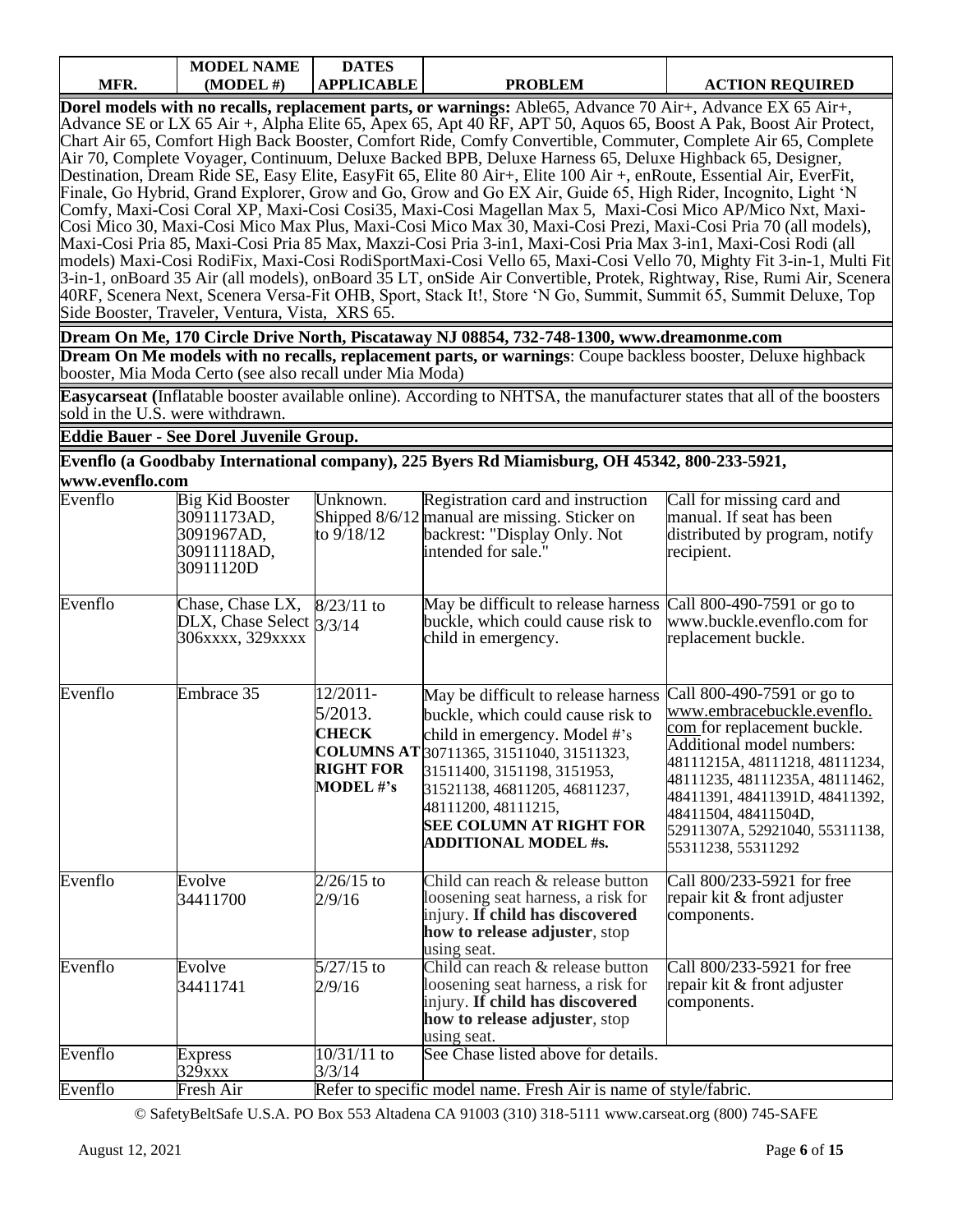| MFR.    | <b>MODEL NAME</b><br>$(MODEL \#)$                                         | <b>DATES</b><br><b>APPLICABLE</b> | <b>PROBLEM</b>                                                                                                                                                                                                                                     | <b>ACTION REQUIRED</b>                                                                                                                                                  |
|---------|---------------------------------------------------------------------------|-----------------------------------|----------------------------------------------------------------------------------------------------------------------------------------------------------------------------------------------------------------------------------------------------|-------------------------------------------------------------------------------------------------------------------------------------------------------------------------|
| Evenflo | Maestro, Maestro<br>Performance<br>$310$ xxxx                             | $8/22/11$ to<br>10/17/13          | See Chase listed above for details.                                                                                                                                                                                                                |                                                                                                                                                                         |
| Evenflo | Momentum 65, 65<br>LX, 65 DLX                                             | 2011-2015,<br>select models       | A screw on the harness adjuster,<br>front & center below the adjuster<br>strap, may detach or loosen. (Does<br>not affect performance; not a<br>recall)                                                                                            | Call 800-233-5921 (Evenflo) or<br>go to www.safety.evenflo.com<br>for replacement screw.                                                                                |
| Evenflo | Momentum $65, 65$<br>LX, 65 DLX<br>385xxxx                                | $3/4/13$ to<br>8/26/13            | See Chase listed above for details.                                                                                                                                                                                                                |                                                                                                                                                                         |
| Evenflo | Secure Kid, Secure 12/13/11 to<br>Kid LX, DLX,<br>100/300/400,<br>308xxxx | 3/3/14                            | See Chase listed above for details.                                                                                                                                                                                                                |                                                                                                                                                                         |
| Evenflo | SureRide, SureRide2011-2015,<br>Deluxe, Titan 65                          | select models                     | A screw on the harness adjuster,<br>front & center below the adjuster<br>strap, may detach or loosen. (Does<br>not affect performance; not a<br>recall)                                                                                            | Call 800-233-5921 (Evenflo) or<br>go to www.safety.evenflo.com<br>for replacement screw.                                                                                |
| Evenflo | SureRide DLX<br>$371$ xxxx                                                | $6/20/12$ to<br>10/17/13          | See Chase listed above for details.                                                                                                                                                                                                                |                                                                                                                                                                         |
| Evenflo | Symphony 65,<br>65 E3, LX, DLX                                            | 2011-2015,<br>select models       | A screw on the harness adjuster,<br>front & center below the adjuster<br>strap, may detach or loosen. (Does<br>not affect performance; not a<br>recall)                                                                                            | Call 800-233-5921 (Evenflo) or<br>go to www.safety.evenflo.com<br>for replacement screw.                                                                                |
| Evenflo | Symphony 65,<br>65 E3, LX, DLX<br>345xxxx, 346xxxx                        | $10/2/12$ to<br>8/26/13           | See Chase listed above for details.                                                                                                                                                                                                                |                                                                                                                                                                         |
| Evenflo | Titan 65<br>71xxxx                                                        | $6/20/12$ to<br>10/17/13          | See Chase listed above for details.                                                                                                                                                                                                                |                                                                                                                                                                         |
| Evenflo | <b>Transitions</b><br>34411686,<br>34411695,<br>34411029                  | $12/18/14$ to<br>1/29/16          | Child can reach & release button<br>loosening seat harness, a risk for<br>injury. If child has discovered<br>how to release adjuster, stop<br>using seat.<br><b>Eventio models with no recalls replacement parts or warnings:</b> Amp Chase 2-in-1 | Call 800/233-5921 for new<br>bottom seat pad & front adjuster<br>components. Important: view<br>video at<br>www.transitions.evenflo.com.<br>Chase Plus 2-in1 Embrace 35 |

**Evenflo models with no recalls, replacement parts, or warnings:** Amp, Chase 2-in-1, Chase Plus 2-in1, Embrace 35 Advanced (w/SensorSafe), EveryFit/Every Kid, Every Stage DLX, Generations, Generations 65, LiteMax 35, LiteMax DLX, Maestro Sport, Nurture, ProSeries LiteMaxRight Fit (all models), Revolve 360, SafeMax All-in-One, SafeMax RFO, SecureRide 35, Serenade, Sightseer (highback booster), Sonus 50, Sonus 65, Spectrum, Stratos, Titan Elite, Titan Sport, Traditions, Tribute Sport, Triumph Advance 50, Triumph Advance 65, Vision.

**EZ-ON Products LLC, 605 Commerce Way West, Jupiter, FL 33458, 800-323-6598, [www.ezonpro.com](http://www.ezonpro.com/) EZ-ON Products LLC models with no recalls, replacement parts, or warnings:** Vests and Harnesses

**GOBOOSTER – All models sold within US have been withdrawn, per NHTSA.**

**Goodbaby USA 560 Harrison Ave. Boston MA 02118 844-543-2020 GBchildusa.com**

**Goodbaby USA models with no recalls, replacement parts or warnings:** Asana 35, Asana 35AP, Asana 35 DLX/LTE, Idan, Phil&Teds Alpha Protect, Aria Child/Urbini Asenti, Urbini Omni, Urbini Petal, Urbini Presti, Urbini Touri, Urbini Sonti.

**Graco Children's Products, 150 Oaklands Blvd, Exton, PA 19341, 800-345-4109 www.gracobaby.com.**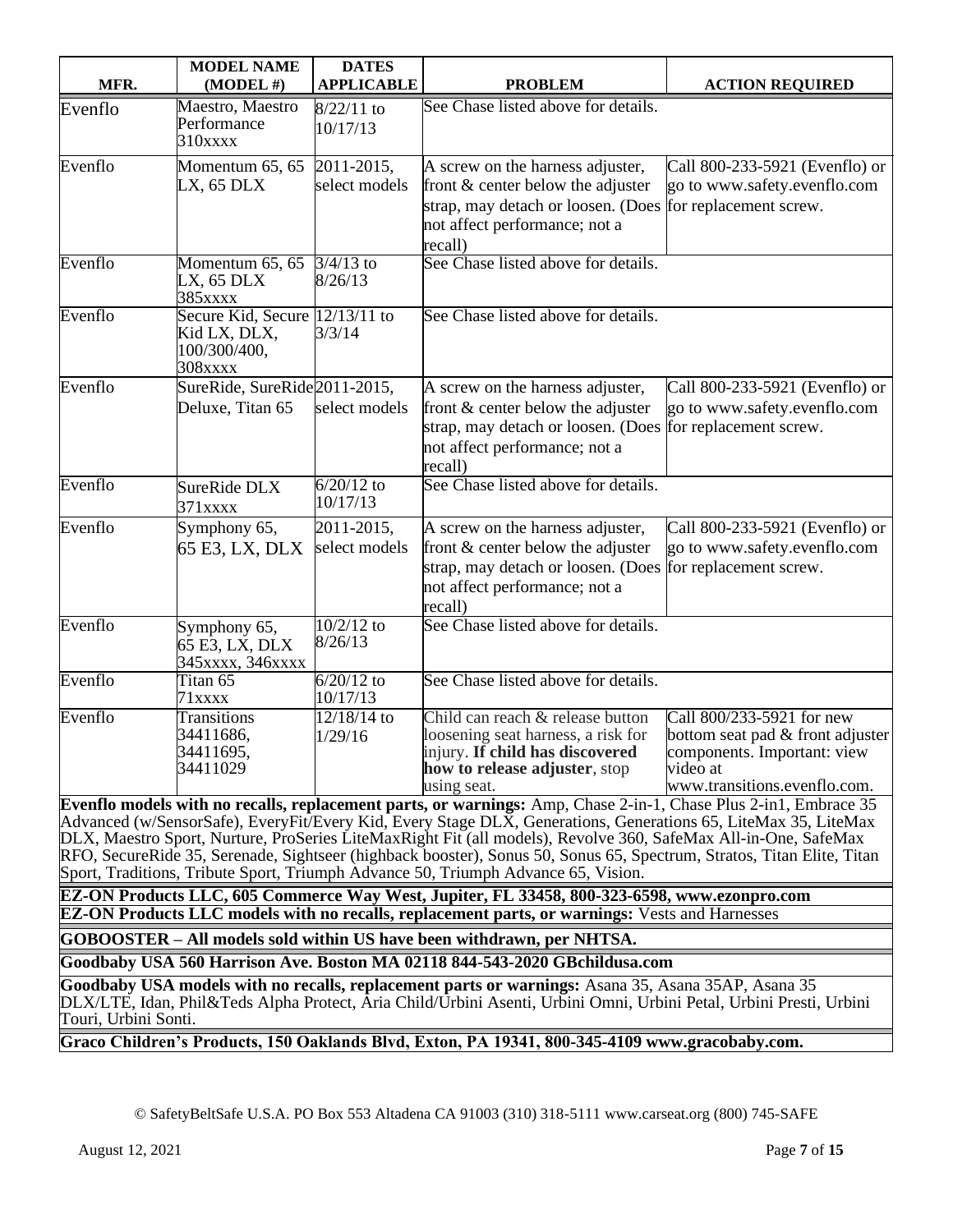|       | <b>MODEL NAME</b>                                     | <b>DATES</b>                                                                                                                                                                                                                                                                                                                                                                                                                                 |                                                                                                                                                                                                            |                                                                                                  |  |
|-------|-------------------------------------------------------|----------------------------------------------------------------------------------------------------------------------------------------------------------------------------------------------------------------------------------------------------------------------------------------------------------------------------------------------------------------------------------------------------------------------------------------------|------------------------------------------------------------------------------------------------------------------------------------------------------------------------------------------------------------|--------------------------------------------------------------------------------------------------|--|
| MFR.  | $(MODEL \#)$                                          | <b>APPLICABLE</b>                                                                                                                                                                                                                                                                                                                                                                                                                            | <b>PROBLEM</b>                                                                                                                                                                                             | <b>ACTION REQUIRED</b>                                                                           |  |
| Graco | Argos 70, Argos 705/1/11 to<br>Elite                  | 7/31/13                                                                                                                                                                                                                                                                                                                                                                                                                                      | May be difficult to release harness<br>buckle, which could cause risk to<br>child in emergency.                                                                                                            | Call 877-766-7470 for<br>replacement buckle, or visit<br>GracoBuckleRecall.com                   |  |
| Graco | <b>Classic Ride</b><br>1812930                        | $3/1/14$ to<br>2/28/15                                                                                                                                                                                                                                                                                                                                                                                                                       | Labels missing information on<br>location of instruction manual.                                                                                                                                           | Call 1-800-345-4109 for<br>replacement label.                                                    |  |
| Graco | Classic Ride 50                                       |                                                                                                                                                                                                                                                                                                                                                                                                                                              | 10/1/11 to 9/30/13; see Argos 70 listed above for details.                                                                                                                                                 |                                                                                                  |  |
| Graco | ComfortSport<br>1794333, 1813040                      | $3/1/14$ to<br>2/28/15                                                                                                                                                                                                                                                                                                                                                                                                                       | Labels missing information on<br>location of instruction manual.                                                                                                                                           | Call 1-800-345-4109 for<br>replacement label.                                                    |  |
| Graco | ComfortSport                                          |                                                                                                                                                                                                                                                                                                                                                                                                                                              | 10/1/10 to 9/30/13; see Argos 70 listed above for details.                                                                                                                                                 |                                                                                                  |  |
| Graco | Extend2Fit<br>1954477                                 | 11/27/15 to<br>1/20/16                                                                                                                                                                                                                                                                                                                                                                                                                       | Information on recline label<br>(upright for infant; reclined for<br>older child) risks injury. Check<br>labels on sides of seat to determine<br>that one side is all English, other<br>side, all Spanish. | If languages are mixed on either<br>side of seat, call 1-800-345-<br>4109 for replacement label. |  |
| Graco | Head Wise 70<br>w/Safety Surround                     |                                                                                                                                                                                                                                                                                                                                                                                                                                              | 1/1/12 to 7/31/13 and 8/3/13; see Argos 70 listed above for details.                                                                                                                                       |                                                                                                  |  |
| Graco | Milestone<br>191030, 1923980,<br>1926538, 1926539     | $7/9/15$ to<br>10/9/15                                                                                                                                                                                                                                                                                                                                                                                                                       | Label missing directive to install<br>child restraint using lower anchors for free replacement label.<br>or safety belt.                                                                                   | Contact Graco at 800-345-4109                                                                    |  |
| Graco | My Ride 65, My<br>Ride 65 with Safety<br>Surround     | 4/1/09 to 7/31/13, and 9/30/13; see Argos 70 listed above for details.                                                                                                                                                                                                                                                                                                                                                                       |                                                                                                                                                                                                            |                                                                                                  |  |
| Graco | My Ride 65                                            | Model #s 1794334 (mfd. 5/20/14-7/15/14), 1813015 (mfd. 7/3/14-7/24/14),<br>1813074 (mfd. 6/20/14-7/27/14), 1853478 (mfd. 7/11/14-7/27/14), 1871689 (mfd.<br>7/5/14-7/24/14), 1872691 (mfd. 5/16/14-8/1/14), 1877535 (mfd. 5/26/14-7/27/14),<br>and 1908152 (mfd. 7/23/14-7/27/14). Affected models also have "2014/06" on<br>harness tag. These harnesses may fail in a crash. Contact Graco for a free<br>replacement harness. 800-345-4109 |                                                                                                                                                                                                            |                                                                                                  |  |
| Graco | My Ride 70                                            |                                                                                                                                                                                                                                                                                                                                                                                                                                              | $5/1/12 - 7/31/13$ ; See Argos 70 listed above for details.                                                                                                                                                |                                                                                                  |  |
| Graco | My Size 70                                            |                                                                                                                                                                                                                                                                                                                                                                                                                                              | $1/1/12$ to $7/31/13$ , and $8/3/13$ ; see Argos 70 listed above for details.                                                                                                                              |                                                                                                  |  |
| Graco | Nautilus 3-in-1,<br>Nautilus Elite,<br>Nautilus Plus  |                                                                                                                                                                                                                                                                                                                                                                                                                                              | 10/1/07 to 7/31/13 and 8/19/13; see Argos 70 listed above for details.                                                                                                                                     |                                                                                                  |  |
| Graco | <b>Ready Ride</b><br>1924519, 1924520                 | $3/1/14$ to<br>2/28/15                                                                                                                                                                                                                                                                                                                                                                                                                       | Labels missing information on<br>location of instruction manual.                                                                                                                                           | Call 1-800-345-4109 for<br>replacement label.                                                    |  |
| Graco | <b>Ready Ride</b>                                     | $10/1/10$ to<br>9/30/13                                                                                                                                                                                                                                                                                                                                                                                                                      | See Argos 70 listed above for<br>details.                                                                                                                                                                  |                                                                                                  |  |
| Graco | Size4Me 70                                            |                                                                                                                                                                                                                                                                                                                                                                                                                                              | $1/1/12$ to $7/31/13$ and $8/3/13$ ; see Argos 70 listed above for details.                                                                                                                                |                                                                                                  |  |
| Graco | <b>Smart Seat</b>                                     |                                                                                                                                                                                                                                                                                                                                                                                                                                              | 12/1/10-9/30/13 and 10/9/2013, 12/25/2013, 1/10/2014; see Argos 70 listed above.                                                                                                                           |                                                                                                  |  |
| Graco | SnugRide,<br><b>SnugRide Classic</b><br>Connect       | $3/1/11$ to<br>5/31/13                                                                                                                                                                                                                                                                                                                                                                                                                       | May be difficult to release harness Call 877-766-7470 for<br>buckle, which could cause risk to<br>child in emergency.                                                                                      | replacement buckle.                                                                              |  |
| Graco | SnugRide 30,<br><b>SnugRide Classic</b><br>Connect 30 | $7/1/10$ to<br>1/31/13                                                                                                                                                                                                                                                                                                                                                                                                                       | See SnugRide, SnugRide Classic<br>Connect listed above for details.                                                                                                                                        | Call 877-766-7470 for<br>replacement buckle.                                                     |  |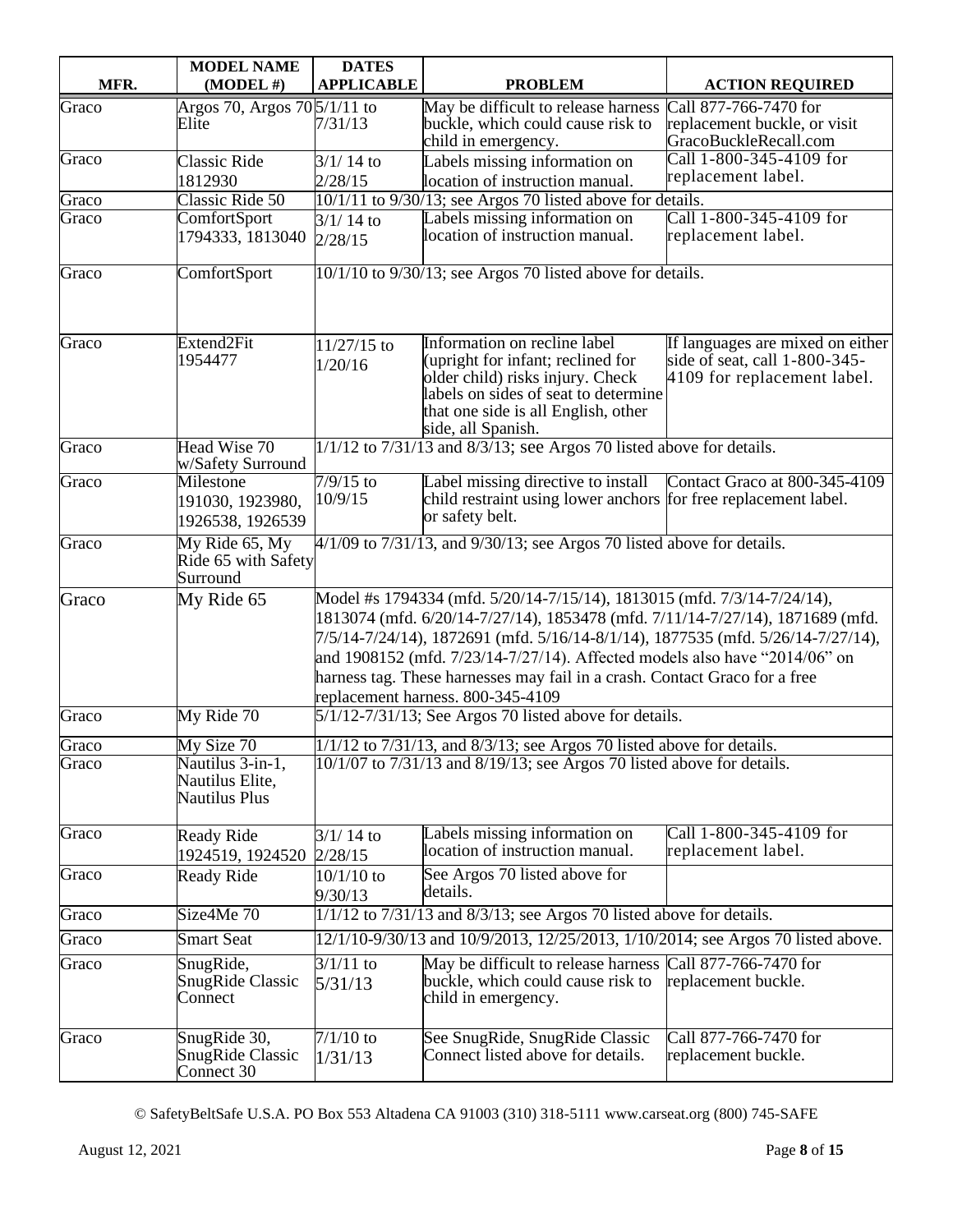|                                                                                                                                                                                                                            | <b>MODEL NAME</b>                                                                                                                                                                         | <b>DATES</b>      |                                                                                                                                                                                                                                      |                                                       |  |  |
|----------------------------------------------------------------------------------------------------------------------------------------------------------------------------------------------------------------------------|-------------------------------------------------------------------------------------------------------------------------------------------------------------------------------------------|-------------------|--------------------------------------------------------------------------------------------------------------------------------------------------------------------------------------------------------------------------------------|-------------------------------------------------------|--|--|
| MFR.                                                                                                                                                                                                                       | $(MODEL \#)$                                                                                                                                                                              | <b>APPLICABLE</b> | <b>PROBLEM</b>                                                                                                                                                                                                                       | <b>ACTION REQUIRED</b>                                |  |  |
| Graco                                                                                                                                                                                                                      | SnugRide 35,                                                                                                                                                                              | $5/1/11$ to       | See SnugRide, SnugRide Classic                                                                                                                                                                                                       | Call 877-766-7470 for                                 |  |  |
|                                                                                                                                                                                                                            | <b>SnugRide Classic</b><br>Connect 35                                                                                                                                                     | 1/31/13           | Connect listed above for details.                                                                                                                                                                                                    | replacement buckle.                                   |  |  |
| Graco                                                                                                                                                                                                                      | <b>SnugRide Click</b>                                                                                                                                                                     | $6/1/12$ to       | See SnugRide, SnugRide Classic                                                                                                                                                                                                       | Call 877-766-7470 for                                 |  |  |
|                                                                                                                                                                                                                            | Connect 40                                                                                                                                                                                | 12/31/12          | Connect listed above for details.                                                                                                                                                                                                    | replacement buckle.                                   |  |  |
| Graco                                                                                                                                                                                                                      | <b>TurboBooster</b>                                                                                                                                                                       | $3/8/16$ to       | Instructions don't state that booster Call 800-345-4109 for revised                                                                                                                                                                  |                                                       |  |  |
|                                                                                                                                                                                                                            | 1963973                                                                                                                                                                                   | 4/2/16            | must be securely belted to vehicle                                                                                                                                                                                                   | instruction booklet.                                  |  |  |
|                                                                                                                                                                                                                            |                                                                                                                                                                                           |                   | at all times, even when booster is<br>not occupied.                                                                                                                                                                                  |                                                       |  |  |
| Graco                                                                                                                                                                                                                      | <b>TurboBooster</b>                                                                                                                                                                       | 12/22/15 to       | See reason at TurboBooster                                                                                                                                                                                                           | Call 800-345-4109 for revised                         |  |  |
|                                                                                                                                                                                                                            | 1963974                                                                                                                                                                                   | 3/30/16           | 1963973 above.                                                                                                                                                                                                                       | instruction booklet.                                  |  |  |
| Graco                                                                                                                                                                                                                      | TurboBooster                                                                                                                                                                              | 12/22/15 to       | See reason at TurboBooster                                                                                                                                                                                                           | Call 800-345-4109 for revised                         |  |  |
|                                                                                                                                                                                                                            | 1963975                                                                                                                                                                                   | 3/17/16           | 1963973 above.                                                                                                                                                                                                                       | instruction booklet.                                  |  |  |
| Graco                                                                                                                                                                                                                      | TurboBooster                                                                                                                                                                              | $2/17/16$ to      | See reason at TurboBooster                                                                                                                                                                                                           | Call 800-345-4109 for revised                         |  |  |
|                                                                                                                                                                                                                            | 1963976                                                                                                                                                                                   | 3/24/16           | 1963973 above.                                                                                                                                                                                                                       | instruction booklet.                                  |  |  |
| Graco                                                                                                                                                                                                                      | TurboBooster<br>1967886                                                                                                                                                                   | $1/13/16$ to      | See reason at TurboBooster                                                                                                                                                                                                           | Call 800-345-4109 for revised                         |  |  |
|                                                                                                                                                                                                                            |                                                                                                                                                                                           | 4/5/16            | 1963973 above.                                                                                                                                                                                                                       | instruction booklet.<br>Call 800-345-4109 for revised |  |  |
| Graco                                                                                                                                                                                                                      | <b>TurboBooster</b><br>1975173                                                                                                                                                            | 3/29/16           | See reason at TurboBooster<br>1963973 above.                                                                                                                                                                                         | instruction booklet.                                  |  |  |
|                                                                                                                                                                                                                            |                                                                                                                                                                                           |                   |                                                                                                                                                                                                                                      |                                                       |  |  |
|                                                                                                                                                                                                                            |                                                                                                                                                                                           |                   |                                                                                                                                                                                                                                      |                                                       |  |  |
|                                                                                                                                                                                                                            |                                                                                                                                                                                           |                   | Graco models with no recalls, replacement parts, or warnings. 4Ever (all models), Affix, Affix w/Safety Surround,                                                                                                                    |                                                       |  |  |
|                                                                                                                                                                                                                            |                                                                                                                                                                                           |                   | Argos 65, Argos 80 Elite, Assura, Atlas 65, Century Baby Carry On 35, Century Baby Carry On 35 LX, Cntury Baby<br>Drive On, Colorz, Connext, Contender 65, Extend2Fit Platinum, Extend2Fit 3-in1 Platinum, Extend2Fit True Shield 3- |                                                       |  |  |
|                                                                                                                                                                                                                            |                                                                                                                                                                                           |                   | in1, Fit4Me 65, Grows4Me, Head Wise 65, Infant Safe Seat, Landmark/Milestone 3-in-1, MySize 65, Nautilus 65                                                                                                                          |                                                       |  |  |
|                                                                                                                                                                                                                            |                                                                                                                                                                                           |                   | LX/DLX, Nautilus 80 Elite, Nautilus SnugLock DLX, Recline N' Ride, RightGuide Seat Belt Trainer, Sequel 65,                                                                                                                          |                                                       |  |  |
|                                                                                                                                                                                                                            |                                                                                                                                                                                           |                   | Sequence 65, Size4Me 65, SlimFit 3-in-1, SnugRide Click Connect 30, SnugRide Click Connect 35, SnugRide SnugLock                                                                                                                     |                                                       |  |  |
|                                                                                                                                                                                                                            |                                                                                                                                                                                           |                   | 30, SnugRide 35 Lite, SnugRide SnugFit 35, SnugRide SnugLock 35 (all models), SnugRide SnugLock Extend2Fit,<br>Tranzitions, Tranzitions SnugLock 3-in-1, TrioGrow SnugLock, TriRide, TurboGo Folding Booster, TurboBooster           |                                                       |  |  |
|                                                                                                                                                                                                                            | Grow, TurboBooster Stretch, TurboBooster TakeAlong.                                                                                                                                       |                   |                                                                                                                                                                                                                                      |                                                       |  |  |
|                                                                                                                                                                                                                            |                                                                                                                                                                                           |                   | Harmony Juvenile Products, 1600 53rd Street, North Bergen, NJ 07047, 877-306-1001,                                                                                                                                                   |                                                       |  |  |
| www.harmonyjuvenile.com                                                                                                                                                                                                    |                                                                                                                                                                                           |                   |                                                                                                                                                                                                                                      |                                                       |  |  |
| Harmony                                                                                                                                                                                                                    | <b>Big Boost Deluxe</b>                                                                                                                                                                   | $11/1/15$ to      | Tests showed excessive chest                                                                                                                                                                                                         | Call Harmony customer service                         |  |  |
| Juvenile                                                                                                                                                                                                                   |                                                                                                                                                                                           | 6/24/17           | forces which could occur to a                                                                                                                                                                                                        | at $877/306 - 1001$ for next steps.                   |  |  |
|                                                                                                                                                                                                                            |                                                                                                                                                                                           |                   | child during a crash.<br>Harmony models with no recalls, replacement parts, or warnings: Baby Armor, Carpooler, Cruz, Defender 360,                                                                                                  |                                                       |  |  |
|                                                                                                                                                                                                                            |                                                                                                                                                                                           |                   | Dreamtime Comfort, Drera,mTime Elite with LATCH, Folding Travel Booster, LiteRider, Olympian, Transit, Transit                                                                                                                       |                                                       |  |  |
|                                                                                                                                                                                                                            |                                                                                                                                                                                           |                   | Deluxe, V6 Highback, Youth Booster, Youth Boposter Elite with LATCH.                                                                                                                                                                 |                                                       |  |  |
|                                                                                                                                                                                                                            |                                                                                                                                                                                           |                   | hauck Fun for Kids, 212 A Wilkinson Rd., Brampton, Ont., L6T 4M4 Canada 905 455 5888                                                                                                                                                 |                                                       |  |  |
|                                                                                                                                                                                                                            |                                                                                                                                                                                           |                   | hauck Fun for Kids models with no recalls, replacement parts, or warnings: iCoo, iGuard, PROsafe 35                                                                                                                                  |                                                       |  |  |
|                                                                                                                                                                                                                            |                                                                                                                                                                                           |                   | hiccapop, 160 Alamo Plaza, Unit 590, Alamo CA 94507 888-442-2266 www.hiccapop.com                                                                                                                                                    |                                                       |  |  |
| hiccapop models with no recalls, replacement parts, or warnings: UberBoost                                                                                                                                                 |                                                                                                                                                                                           |                   |                                                                                                                                                                                                                                      |                                                       |  |  |
| IMMI (Also See SafeGuard) 18881 IMMI Way Westfield, Indiana 46074 317-896-9531 www.imminet.com<br><b>IMMI Models with no recalls, replacement parts or warnings:</b> Go Combination Child Seat                             |                                                                                                                                                                                           |                   |                                                                                                                                                                                                                                      |                                                       |  |  |
|                                                                                                                                                                                                                            |                                                                                                                                                                                           |                   |                                                                                                                                                                                                                                      |                                                       |  |  |
| Inspired by Drive 11724 Willake St. Santa Fe Springs CA 90670 800-454-6612 www.inspiredbydrive.com<br>Inspired by Drive models with no recalls, replacement parts or warnings: Spirit, Spirit APS, Spirit IPS, Spirit Plus |                                                                                                                                                                                           |                   |                                                                                                                                                                                                                                      |                                                       |  |  |
|                                                                                                                                                                                                                            |                                                                                                                                                                                           |                   |                                                                                                                                                                                                                                      |                                                       |  |  |
|                                                                                                                                                                                                                            | Jané USA, P.O. Box 410007, San Francisco, CA 94141, 415-824-1237, www.janeusa.com<br>Jané USA models with no recalls, replacement parts, or warnings: Indy Plus, Montecarlo R1, Team Plus |                   |                                                                                                                                                                                                                                      |                                                       |  |  |
|                                                                                                                                                                                                                            |                                                                                                                                                                                           |                   | Jeffco or LaRoche models with no recalls, replacement parts, or warnings: Grizzly Bear, Polar Bear, Teddy Bear                                                                                                                       |                                                       |  |  |
| J J Cole - See Tomy                                                                                                                                                                                                        |                                                                                                                                                                                           |                   |                                                                                                                                                                                                                                      |                                                       |  |  |
| Kiddy, http://www.kiddy.de/blog/us/ info@kiddyuk.com                                                                                                                                                                       |                                                                                                                                                                                           |                   |                                                                                                                                                                                                                                      |                                                       |  |  |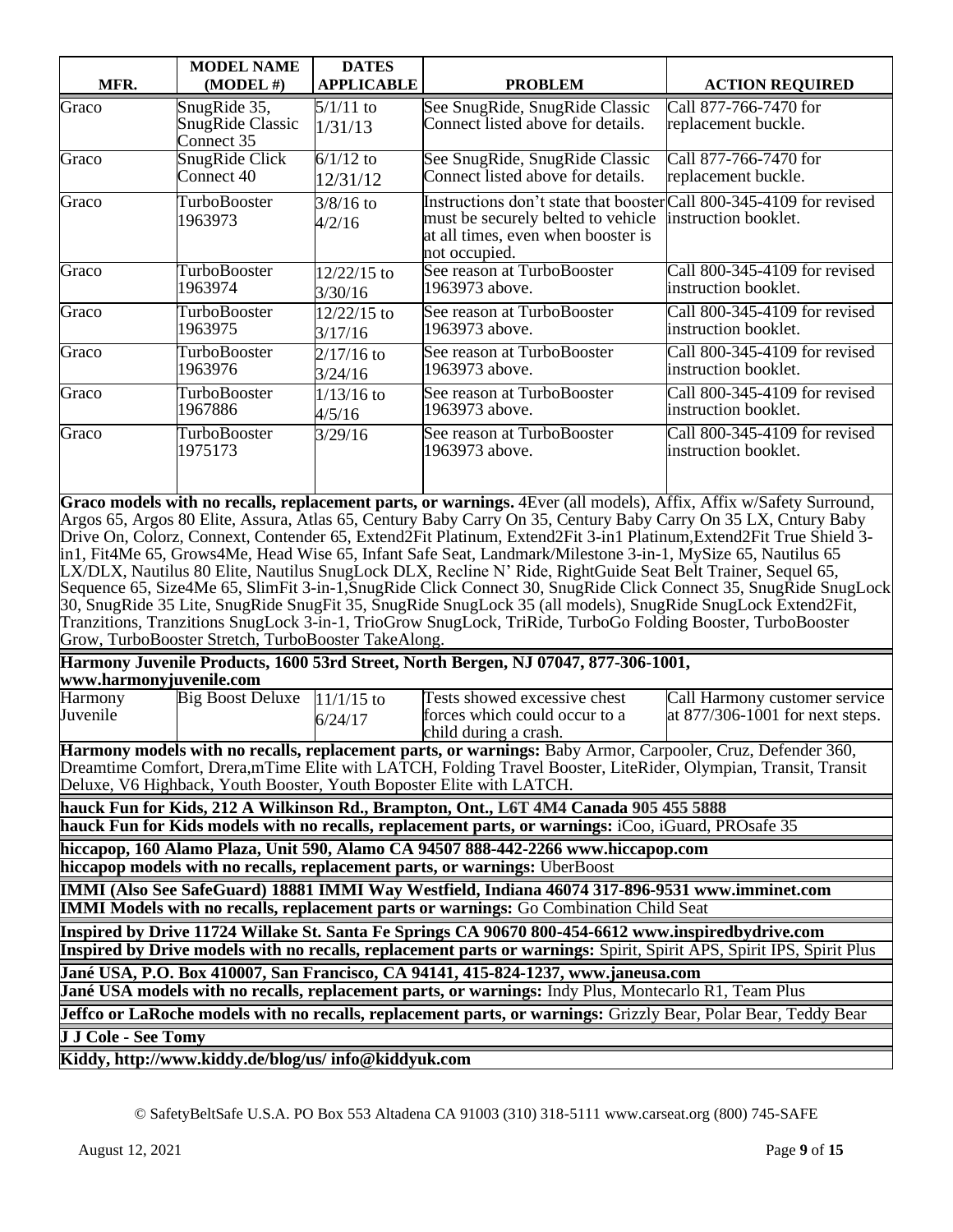| MFR.                                                                                                              | <b>MODEL NAME</b><br>$(MODEL \#)$                                     | <b>DATES</b><br><b>APPLICABLE</b> | <b>PROBLEM</b>                                                                                                                                                           |                                                                 |  |
|-------------------------------------------------------------------------------------------------------------------|-----------------------------------------------------------------------|-----------------------------------|--------------------------------------------------------------------------------------------------------------------------------------------------------------------------|-----------------------------------------------------------------|--|
|                                                                                                                   |                                                                       |                                   |                                                                                                                                                                          | <b>ACTION REQUIRED</b>                                          |  |
| <b>Kiddy USA</b>                                                                                                  | <b>World Plus</b><br>51 100 WP                                        | $2/1/12$ to<br>$10/5/13$ (all     | Buckle tongue may not fully<br>engage on affected seats.                                                                                                                 | Contact manufacturer for full<br>refund of purchase price. Call |  |
|                                                                                                                   |                                                                       | models ever                       |                                                                                                                                                                          | 1-855-925-4339 for more                                         |  |
|                                                                                                                   |                                                                       | produced)                         |                                                                                                                                                                          | information.                                                    |  |
|                                                                                                                   |                                                                       |                                   | Kiddy models with no recalls, replacement parts, or warnings: Cruiserfix Pro, Cruiser 3                                                                                  |                                                                 |  |
|                                                                                                                   |                                                                       |                                   | KidsEmbrace, 4830 Rusina Rd., Suite B, Colorado Springs, CO 80907, 866-947-3287, www.kidsembrace.com                                                                     |                                                                 |  |
|                                                                                                                   |                                                                       |                                   | KidsEmbrace models with no recalls, replacement parts, or warnings: Combination seat, Toddler Booster, Fun Ride                                                          |                                                                 |  |
|                                                                                                                   |                                                                       |                                   | Kids ii, 333 Piedmont Rd. NE, Ste. 1800, Atlanta GA 30305 770-551-0442 www.kidsii.com                                                                                    |                                                                 |  |
|                                                                                                                   |                                                                       |                                   | Kids ii models with no recalls, replacement parts, or warnings: Ingenuity InTrust 35                                                                                     |                                                                 |  |
| <b>LaRoche - See Jeffco Fibres</b>                                                                                |                                                                       |                                   |                                                                                                                                                                          |                                                                 |  |
|                                                                                                                   | <b>Learning Curve - See Tomy International.</b>                       |                                   |                                                                                                                                                                          |                                                                 |  |
|                                                                                                                   |                                                                       |                                   | Lil Fan 17401 Tiller Ct., Ste. A, Westfield IN 46074 317-804-9160 www.lilfan.com                                                                                         |                                                                 |  |
|                                                                                                                   |                                                                       |                                   | Lil Fan models with no recalls, replacement parts, or warnings: Box Seat, Club Seat                                                                                      |                                                                 |  |
|                                                                                                                   |                                                                       |                                   | Lilly Gold 5468 Maple Ridge Ct., Minnetonka MN 55343 800-829-1625 www.lillygold.com                                                                                      |                                                                 |  |
|                                                                                                                   |                                                                       |                                   | Lilly Gold products with no recalls, warnings, or replacement parts: Sit 'N' Stroll                                                                                      |                                                                 |  |
|                                                                                                                   |                                                                       |                                   | Little Tikes 2180 Barlow Rd. Hudson OH 44326 800-321-0183 www.littletikes.com                                                                                            |                                                                 |  |
|                                                                                                                   |                                                                       |                                   | Little Tikes products with no recalls, warnings or replacement parts: Highback Booster, Backless Booster, Hip                                                            |                                                                 |  |
|                                                                                                                   |                                                                       |                                   |                                                                                                                                                                          |                                                                 |  |
| <b>Maxi-Cosi - See Dorel</b>                                                                                      |                                                                       |                                   |                                                                                                                                                                          |                                                                 |  |
| Merritt                                                                                                           |                                                                       |                                   | Merritt Manufacturing, P. O. Box 17152, Indianapolis, IN 46217, 317-409-0148, www.merrittcarseat.com<br>Harness may not be sewn properly Call 317/409-0148 to order free |                                                                 |  |
| Manufacturing                                                                                                     | Angel Ride Car<br>Bed                                                 | $8/8/19$ to<br>10/24/19           | where buckle is attached.                                                                                                                                                | replacement harness.                                            |  |
|                                                                                                                   |                                                                       |                                   | Merritt Manufacturing models with no recalls, replacement parts, or warnings: Chamberlain, Churchill, Hope Car Bed,                                                      |                                                                 |  |
| Jefferson, Roosevelt, Wallenberg                                                                                  |                                                                       |                                   |                                                                                                                                                                          |                                                                 |  |
| Nania - See Team Tex America                                                                                      |                                                                       |                                   |                                                                                                                                                                          |                                                                 |  |
|                                                                                                                   |                                                                       |                                   | Nuna Baby Essentials Inc., 70 Thousand Oaks Blvd., Morgantown, PA 19543, 855-686-2872                                                                                    |                                                                 |  |
| www.nuna.eu/USA/index                                                                                             |                                                                       |                                   |                                                                                                                                                                          |                                                                 |  |
|                                                                                                                   |                                                                       |                                   | Nuna model with no recalls, replacement parts, or warnings: AACE, Exec, Pipa, Pipa Lite, Pipa Lite R, Pipa Lite                                                          |                                                                 |  |
|                                                                                                                   | RX, Pipa RX, Rava, Relx (base for Pipa RX and Pipa Lite R)            |                                   |                                                                                                                                                                          |                                                                 |  |
|                                                                                                                   |                                                                       |                                   | Orbit Baby Inc., 5437 Central Avenue, Suite 10, Newark, CA 94560, 877-672-2229, www.orbitbaby.com                                                                        |                                                                 |  |
| Orbit Baby                                                                                                        | <b>G2 Car Seat Base</b>                                               | $3/20/13$ to                      | StrongArm knob may detach or                                                                                                                                             | Call to order repair kit. Use seat                              |  |
|                                                                                                                   | ORB822000, Batch 7/20/13                                              |                                   | spin without tightening base.                                                                                                                                            | without base until base is                                      |  |
|                                                                                                                   | #A0840, A0860,                                                        |                                   |                                                                                                                                                                          | repaired.                                                       |  |
|                                                                                                                   | A0880                                                                 |                                   | <b>Orbit Baby Inc. models with no recalls, replacements parts, or warnings:</b> Infant G2/Infant G3, Infant G5, Orbit                                                    |                                                                 |  |
|                                                                                                                   | Toddler/Toddler G2/Toddler G3 (see above for information about bases) |                                   |                                                                                                                                                                          |                                                                 |  |
|                                                                                                                   |                                                                       |                                   | Peg Perego U.S.A., 3625 Independence Dr., Fort Wayne, IN 46808, 800-671-1701, us.pegperego.com                                                                           |                                                                 |  |
|                                                                                                                   |                                                                       |                                   |                                                                                                                                                                          |                                                                 |  |
| Peg Perego                                                                                                        | Primo Viaggio                                                         | All models                        | Stroller use: To prevent possibility of baby's fall due to incorrect                                                                                                     |                                                                 |  |
|                                                                                                                   |                                                                       | with stroller<br>base that has    | placement of seat on stroller, make sure that front bar is installed on                                                                                                  |                                                                 |  |
|                                                                                                                   |                                                                       | front bar                         | stroller and that seat is latched firmly to stroller with two hooks.<br>Test by yanking seat toward front of stroller.                                                   |                                                                 |  |
| Peg Perego model with no recalls, replacement parts, or warnings: Primo Viaggio 4-35, Primo Viaggio 4-35 Nido,    |                                                                       |                                   |                                                                                                                                                                          |                                                                 |  |
| Primo Viaggio Convertible, Primo Viaggio Convertible Kinetic, Primo Viaggio SIP ES 30-30, Primo Viaggio SIP 5-70, |                                                                       |                                   |                                                                                                                                                                          |                                                                 |  |
|                                                                                                                   | Viaggio Flex 120, Viaggio Shuttle Plus                                |                                   |                                                                                                                                                                          |                                                                 |  |
| Phil&Teds - See Goodbaby                                                                                          |                                                                       |                                   |                                                                                                                                                                          |                                                                 |  |
|                                                                                                                   | Porsche Cars of North America. Contact Britax.                        |                                   |                                                                                                                                                                          |                                                                 |  |
|                                                                                                                   |                                                                       |                                   |                                                                                                                                                                          |                                                                 |  |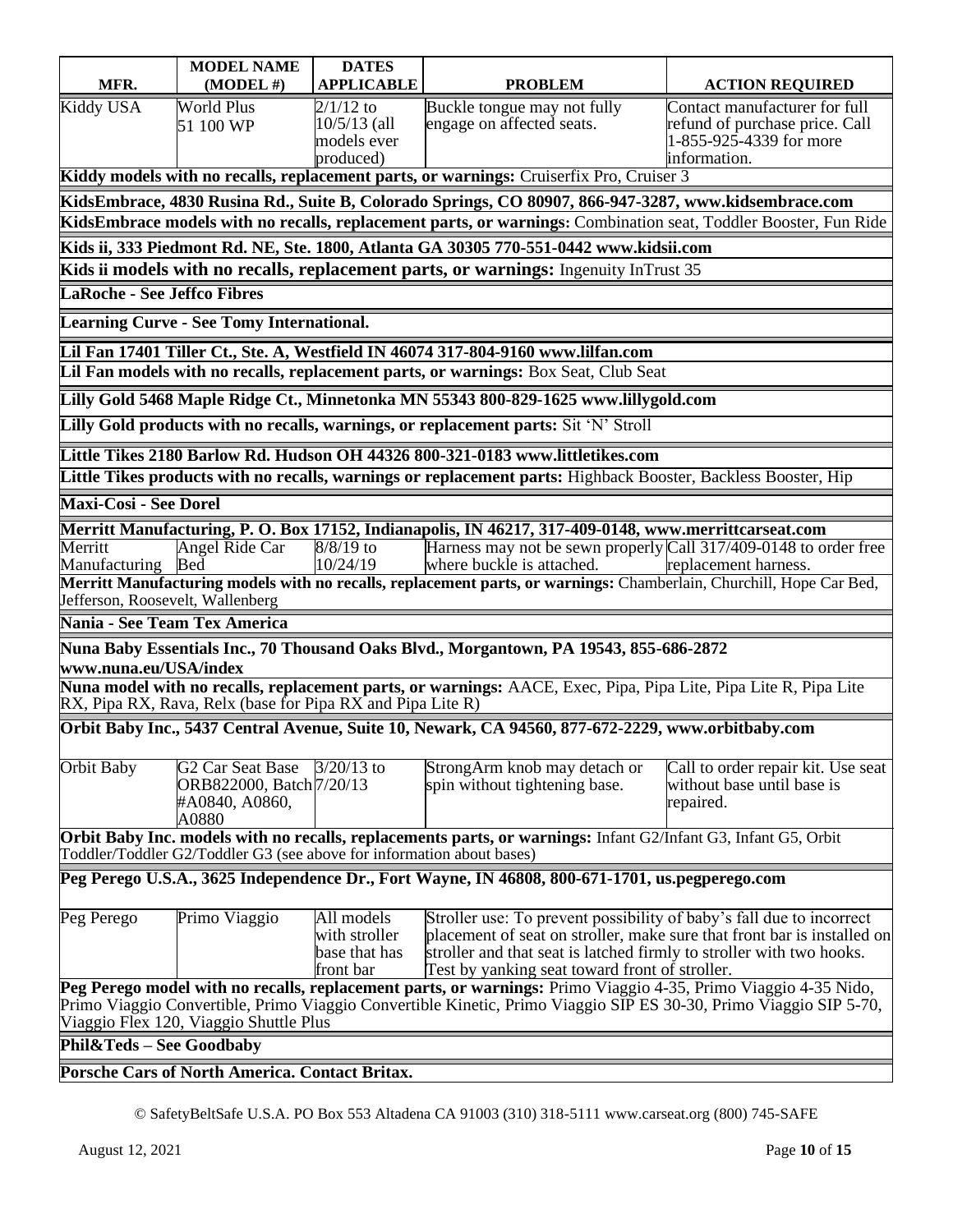|      | <b>MODEL N</b><br><b>NAME</b> | <b>DATES</b> |                |                        |
|------|-------------------------------|--------------|----------------|------------------------|
| MFR. | (MODEL #)                     | APPLICABLE   | <b>PROBLEM</b> | <b>ACTION REQUIRED</b> |

**Porsche models with no recalls, replacement parts, or warnings:** Baby Seat, Junior Seat G1, Junior Seat Plus G2, G3.

**ProRider 7818 S 212th St Ste. 106, Kent, WA 98032 800-414-5560 [www.prorider.com](http://www.prorider.com/) ProRider model with no recalls, replacement parts, or warnings:** CNS Booster

**R82 (ETAC), 2830 California St., Torrance, CA 90503 844-876-6245, [www.convaid.com](http://www.convaid.com/)**

**R82 (ETAC) models with no recalls, replacement parts, or warnings:** Pilot, Quokka, Stingray Swing-out, Wallaroo

**Recaro Child Safety Systems North America, 1600 Harmon Rd., Auburn Hills, MI 48326, 888-973-2276 [us.recaro-cs.com](http://www.recaro-cs.com/)**

| Recaro | Performance<br>RIDE, all models<br>beginning with<br>333.01 | $1/15/13$ to<br>6/9/15  | Tether may detach from car seat<br>during crash.                                                                                                          | Retrofit kit will be provided by<br>Recaro. Customers may also call<br>1-866-628-4750 to request<br>retrofit kit.   |
|--------|-------------------------------------------------------------|-------------------------|-----------------------------------------------------------------------------------------------------------------------------------------------------------|---------------------------------------------------------------------------------------------------------------------|
| Recaro | ProRIDE, all<br>models beginning $6/9/15$<br>with 332.01    | $4/9/10$ to             | Tether may detach from car seat<br>during crash.                                                                                                          | Retrofit kit will be provided by<br>Recaro. Customers may also call<br>$1-866-628-4750$ to request<br>retrofit kit. |
| Recaro | ProSport<br>(model numbers<br>start with 385)               | $6/16/10$ to<br>1/31/13 | Excess head excursion if restraint Call mfr. for label & revised<br>is installed with lower anchors and instructions; discontinue use of<br>not tethered. | lower anchors when child<br>reaches 40 lbs.                                                                         |

**Recaro models with no recalls, replacement parts, or warnings:** Euro, Performance Booster, Performance Coupe, Performance Crossover, Performance Racer/Rally, Performance Ride, Performance Roadster, Performance Sport, ProBooster, ProRide, Vivo, Vivo Lite.

**Safe Traffic System Inc., 10201 Pacific Ave. Franklin Park IL 847-233-0365, www.safetrafficsystem.com Safe Traffic System models with no recalls, replacement parts, or warnings:** Ride Safer Vests, Delighter booster, TravelSmarter Booster

**SafeGuard, 18881 US 31 North, P.O. Box 408, Westfield, IN 46074, 800-586-7839, www.safeguardseat.com SafeGuard models with no recalls, replacement parts, or warnings:** SafeGuard, SafeGuard Go.

**Safety Angel/Safe Start, P.O. Box 740151, Boynton Beach, FL 33474, 561-732-1233, www.safetyangel.com Safety Angel model with no recall:** Ride Ryte

**Safety 1st - See Dorel Juvenile Group**

**Sammons Preston Rolyan, 1000 Remington Blvd, Bolingbrook, IL 60440, 800-323-5547,** 

**www.sammonspreston.com**

**Sammons Preston Rolyan models with no recalls, replacement parts, or warnings:** Tumble Forms Carrie Seats **Simple Parenting 168 E Main St. Prospect Park NJ 07508 862-240-1755 www.happykidssmartparents.com**

**Simple Parenting products with no recalls, warnings or replacement parts:** Doona

**Sentry Baby Products, 6660 Delmonico Dr., Ste. D470 Colorado Springs CO 80919 719-212-6016 www.sentrybabyproducts.com**

**Sentry Baby Products models with no recalls, replacement parts, or warnings:** Guardimals

**smartridr 1321 Upland Dr., Ste. 10963 Houston TX 77043 800-317-8029 [www.whizrider.](http://www.whizrider/)com**

**smartridr models with no recalls, replacement parts, or warnings:** WhizRider

**Snug Seat. (now R82) Box 1739, Matthews, NC 28106, 800-336-7684, www.R82.com Snug Seat models with no recalls, replacement parts, or warnings:** Hippo, Pilot, SS1000, Snug Seat Car Bed, Traveler Plus EL

|  |  |  | Snugli, 225 Byers Rd Miamisburg, OH 45342, 1-800-374-3603, www.snugli.com |
|--|--|--|---------------------------------------------------------------------------|
|  |  |  |                                                                           |

| Snugli | All-in-One | 2011-2015.    | A screw on the harness adjuster,                                       | Call 800-233-5921 (Evenflo) or |
|--------|------------|---------------|------------------------------------------------------------------------|--------------------------------|
|        |            | select models | front $\&$ center below the adjuster $\&$ co to www.safety.evenflo.com |                                |
|        |            |               | strap, may detach or loosen. (Does for replacement screw.              |                                |
|        |            |               | not affect performance: not a                                          |                                |
|        |            |               | recall)                                                                |                                |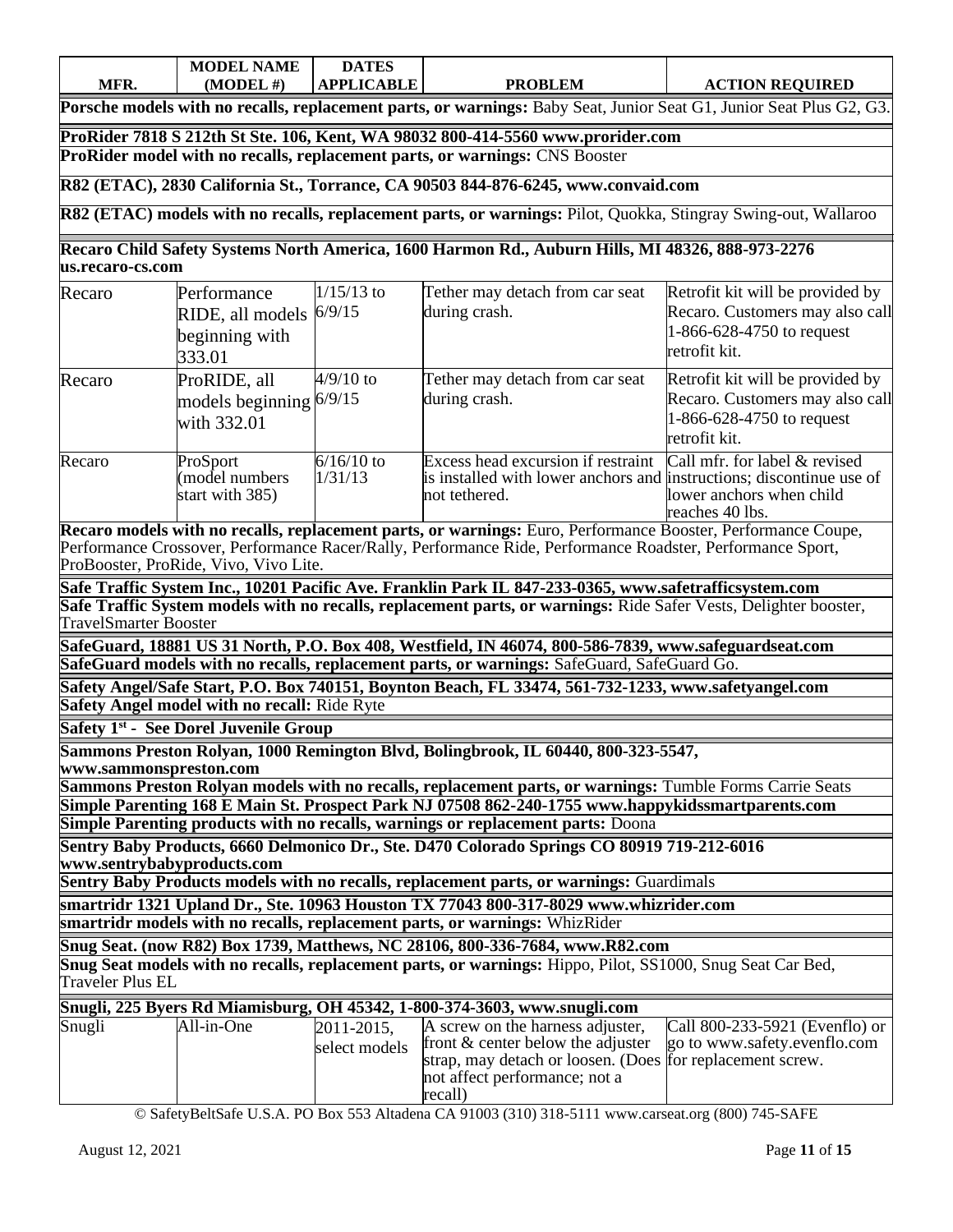|                                                                                                                                                                                                  | <b>MODEL NAME</b>         | <b>DATES</b>            |                                                                                                                                                                                                                                                               |                                                                                           |  |  |
|--------------------------------------------------------------------------------------------------------------------------------------------------------------------------------------------------|---------------------------|-------------------------|---------------------------------------------------------------------------------------------------------------------------------------------------------------------------------------------------------------------------------------------------------------|-------------------------------------------------------------------------------------------|--|--|
| MFR.                                                                                                                                                                                             | $(MODEL \#)$              | <b>APPLICABLE</b>       | <b>PROBLEM</b>                                                                                                                                                                                                                                                | <b>ACTION REQUIRED</b>                                                                    |  |  |
| Snugli                                                                                                                                                                                           | All-in-One<br>346xxxx     | $10/2/12$ to<br>8/26/13 | May be difficult to release harness<br>buckle, which could cause risk to<br>child in emergency.                                                                                                                                                               | Call 800-490-7591 (Evenflo) or<br>go to www.buckle.evenflo.com<br>for replacement buckle. |  |  |
| Snugli                                                                                                                                                                                           | <b>Booster</b><br>308xxxx | 12/13/11 to<br>3/3/14   | See All-in-One                                                                                                                                                                                                                                                |                                                                                           |  |  |
|                                                                                                                                                                                                  |                           |                         | Snugli models with no recalls, replacement parts, or warnings: Infant Car Seat                                                                                                                                                                                |                                                                                           |  |  |
|                                                                                                                                                                                                  |                           |                         | Summer Infant, 1275 Park East Drive, Woonsocket, RI 02895, 800-268-6237, www.summerinfant.com                                                                                                                                                                 |                                                                                           |  |  |
|                                                                                                                                                                                                  |                           |                         | <b>Summer Infant models with no recalls, replacement parts, or warnings:</b> Affirm 335, Prodigy                                                                                                                                                              |                                                                                           |  |  |
|                                                                                                                                                                                                  |                           |                         | Team-Tex America (formerly Car Seat Specialty), P. O. Box 3194, Rock Hill, SC 29732, 877-912-1313                                                                                                                                                             |                                                                                           |  |  |
|                                                                                                                                                                                                  |                           |                         | Team-Tex models with no recalls, replacement parts, or warnings: Beline, Dream, Dreamway SP, HighRide                                                                                                                                                         |                                                                                           |  |  |
|                                                                                                                                                                                                  |                           |                         | Teutonia USA, 150 Oaklands Boulevard, Exton, PA 19341, 877-838-8664, www.teutoniausa.com                                                                                                                                                                      |                                                                                           |  |  |
|                                                                                                                                                                                                  |                           |                         | Teutonia models with no recalls, replacement parts, or warnings: T-Tario 32, T-Tario 35                                                                                                                                                                       |                                                                                           |  |  |
| Thomashilfen, 309 South Cloverdale Street, Unit B 12, Seattle WA 98108, 866-870-2122, www.thomashilfen.com<br>(previously Exomotion)                                                             |                           |                         |                                                                                                                                                                                                                                                               |                                                                                           |  |  |
| Distributor for Recaro Monza Nova 2 Reha, Recaro ProSport Reha, Recaro Defender Reha (no recalls)                                                                                                |                           |                         |                                                                                                                                                                                                                                                               |                                                                                           |  |  |
| Tomy International, 1111 W. 22nd Street, Suite 320, Oak Brook, IL 60523, 1-800-704-8697, www.tomy.com<br>(previously Learning Curve)                                                             |                           |                         |                                                                                                                                                                                                                                                               |                                                                                           |  |  |
| Tomy, Learning Curve, and Compass models with no recalls, replacement parts, or warnings: Via (all models),<br>Compass Folding Adjustable Boosters (all models), all True Fit convertible models |                           |                         |                                                                                                                                                                                                                                                               |                                                                                           |  |  |
| <b>Triple Play Products - See Lilly Gold</b>                                                                                                                                                     |                           |                         |                                                                                                                                                                                                                                                               |                                                                                           |  |  |
| UPPAbaby, 60 Sharp Street, Hingham, MA 02043, 781-413-3000 www.uppababy.com                                                                                                                      |                           |                         |                                                                                                                                                                                                                                                               |                                                                                           |  |  |
| <b>UPPAbaby models with no recalls, replacement parts, or warnings:</b> Alta, Mesa                                                                                                               |                           |                         |                                                                                                                                                                                                                                                               |                                                                                           |  |  |
| Urbini - See Goodbaby USA                                                                                                                                                                        |                           |                         |                                                                                                                                                                                                                                                               |                                                                                           |  |  |
| WAYB, 99 Pasadena Ave., Ste. 11 South Pasadena CA 91030 888-924-9292 wayb.com                                                                                                                    |                           |                         |                                                                                                                                                                                                                                                               |                                                                                           |  |  |
| <b>WAYB</b>                                                                                                                                                                                      | Pico                      | $2/1/19$ to<br>8/23/19  | Stop using if headrest tubes or pins connecting to tubes are broken<br>or cracked. Call 888/924-9292 for a redesigned headrest.<br>Manufacturer states breakage occurs due to damage in transit<br>outside the vehicle or overloading in installation or use. |                                                                                           |  |  |
|                                                                                                                                                                                                  |                           |                         | WAYB models with no recalls, replacement parts, or warnings: none                                                                                                                                                                                             |                                                                                           |  |  |

**BMW of North [America](http://www.bmwusa.com/)** is recalling 7,162 2016 [BMW](http://www.edmunds.com/bmw/5-series/2016/) 5 Series sedans to fix a problem with the child-restraint lower anchor system. The 2016 BMW 5 Series models are listed on the following page. The affected vehicles have an inboard lower anchor for child restraints on the left rear seat that may have been bent downwards, preventing the child seat from fully engaging both lower anchors, thus, increasing a child's risk of injury in a crash. The month and year of manufacture can be found on the VIN sticker on the inside driver door panel. Caregivers installing a restraint here should use the safety belt instead, until the lower anchor is inspected/repaired by BMW.

**BMW of North [America](http://www.bmwusa.com/)** announced an additional recall on July 12, 2016 affecting certain X3 and X4 models, manufactured between 2011 and 2016. Please see table below.

**Nissan North America** has announced a recall on its 2013-2016 Sentras. Please see table on following page.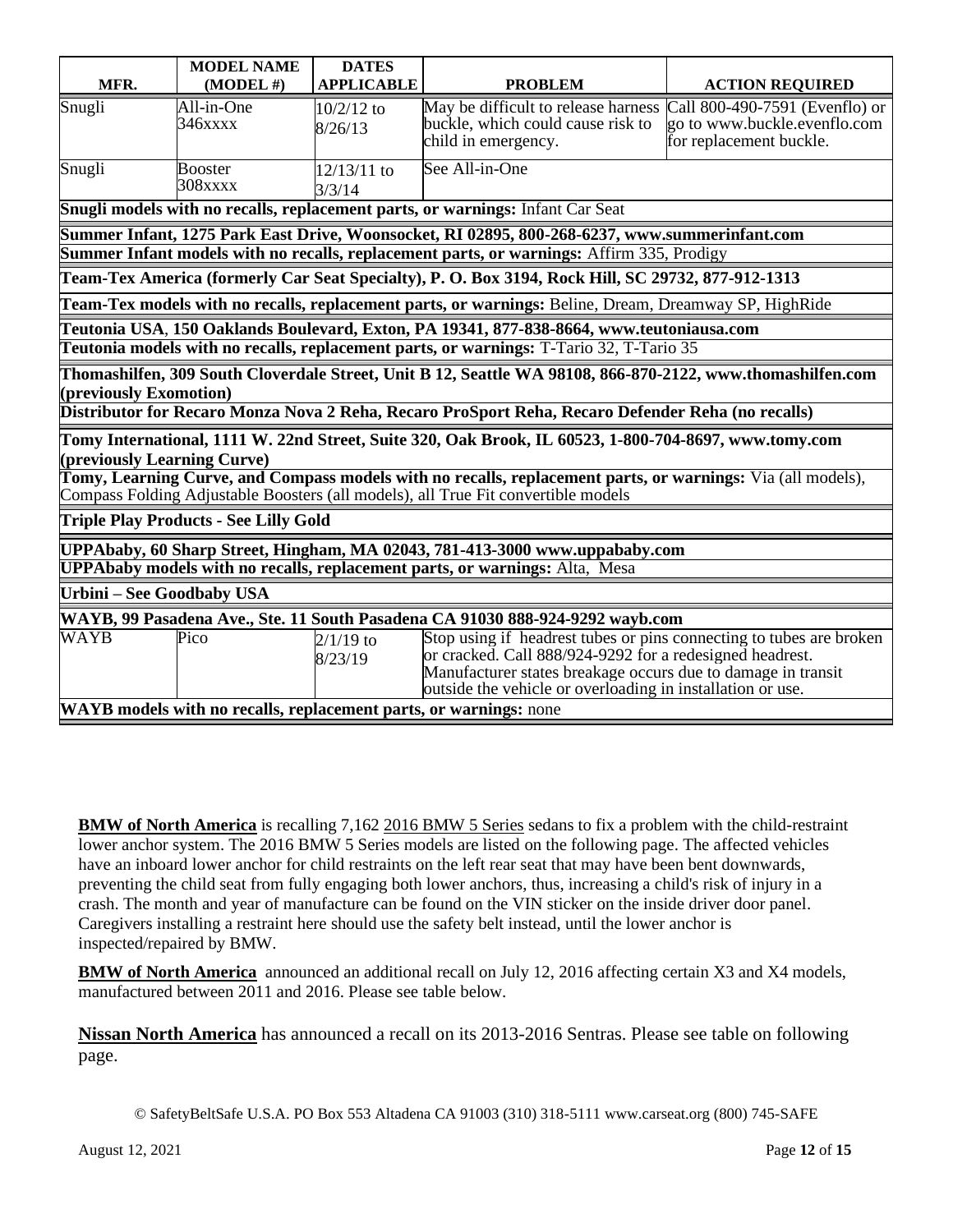**Volkswagen North America** has announced a recall on some model year 2018 Atlas SUVs. Please see table on following page.

| <b>BMW</b> of North<br>America, LLC  | 528i Sedan                                      | $8/15/15$ to<br>9/14/15                                             | See paragraph above.                                                                                                                                              | <b>Owners should contact BMW</b><br>Customer Service at (800) 525-<br>7417.                                                                                 |
|--------------------------------------|-------------------------------------------------|---------------------------------------------------------------------|-------------------------------------------------------------------------------------------------------------------------------------------------------------------|-------------------------------------------------------------------------------------------------------------------------------------------------------------|
| <b>BMW</b> of North<br>America, LLC  | 528i xDrive Sedan                               | $7/20/15$ to<br>9/11/15                                             | See paragraph above.                                                                                                                                              | <b>Owners should contact BMW</b><br>Customer Service at (800) 525-<br>7417.                                                                                 |
| <b>BMW</b> of North<br>America, LLC  | 535i Sedan                                      | $7/20/15$ to<br>9/8/15                                              | See paragraph above.                                                                                                                                              | <b>Owners should contact BMW</b><br>Customer Service at (800) 525-<br>7417.                                                                                 |
| <b>BMW</b> of North<br>America, LLC  | 535i xDrive Sedan                               | $7/20/15$ to<br>9/9/15                                              | See paragraph above.                                                                                                                                              | Owners should contact BMW<br>Customer Service at (800) 525-<br>7417.                                                                                        |
| <b>BMW</b> of North<br>America, LLC  | 535d xDrive Sedan $7/21/15$ to                  | 9/3/15                                                              | See paragraph above.                                                                                                                                              | <b>Owners should contact BMW</b><br>Customer Service at (800) 525-<br>7417.                                                                                 |
| <b>BMW</b> of North<br>America, LLC  | 550i Sedan                                      | $7/20/15$ to<br>9/3/15                                              | See paragraph above.                                                                                                                                              | <b>Owners should contact BMW</b><br>Customer Service at (800) 525-<br>7417.                                                                                 |
| <b>BMW</b> of North<br>America, LLC  | 550i xDrive Sedan                               | $7/20/15$ to<br>9/3/15                                              | See paragraph above.                                                                                                                                              | <b>Owners should contact BMW</b><br>Customer Service at (800) 525-<br>7417.                                                                                 |
| <b>BMW</b> of North<br>America, LLC  | 535d Sedan                                      | $7/20/15$ to<br>9/8/15                                              | See paragraph above.                                                                                                                                              | Owners should contact BMW<br>Customer Service at (800) 525-<br>7417.                                                                                        |
| <b>BMW</b> of North<br>America, LLC  | M5 Sedan                                        | $7/21/15$ to<br>9/11/15                                             | See paragraph above.                                                                                                                                              | <b>Owners should contact BMW</b><br>Customer Service at (800) 525-<br>7417.                                                                                 |
| <b>BMW</b> of North<br>America, LLC  | X3 xDrive28d                                    | 2015-2017<br>model year,<br>manufactured<br>$3/10/14$ to<br>3/31/16 | Lower anchors may be<br>damaged if child restraint is<br>installed using rigid lower<br>connectors, increasing risk of<br>injury to child.                        | <b>Owners should contact BMW</b><br>Customer Service at (800) 525-<br>7417.                                                                                 |
| <b>BMW</b> of North<br>America, LLC  | X3 sDrive28i,<br>X3 xDrive28i,<br>X3 xDrive35i  | 2011-2017<br>model year,<br>manufactured<br>$7/2/10$ to<br>4/14/16  | Lower anchors may be<br>damaged if child restraint is<br>installed using rigid lower<br>connectors, increasing risk of<br>injury to child.                        | <b>Owners should contact BMW</b><br>Customer Service at (800) 525-<br>7417.                                                                                 |
| <b>BMW</b> of North<br>America, LLC  | X4 xDrive28i,<br>X4 xDrive35i,<br>X4 xDriveM40i | 2015-2017<br>model year,<br>manufactured<br>$3/3/14$ to<br>4/15/16  | Lower anchors may be<br>damaged if child restraint is<br>installed using rigid lower<br>connectors, increasing risk of<br>injury to child.                        | <b>Owners should contact BMW</b><br>Customer Service at (800) 525-<br>7417.                                                                                 |
| <b>Nissan North</b><br>America, Inc. | Sentra                                          | 2013-2016<br>model year<br>620,000<br>vehicles)                     | Front passenger seat safety<br>belt bracket may become<br>(approximately deformed if child restraint is<br>installed, which may cause<br>air bag not to shut off. | As of 5/8/16, Nissan North<br>America, Inc. has not found a<br>solution for the problem. Do not<br>install any child restraint in this<br>seating position. |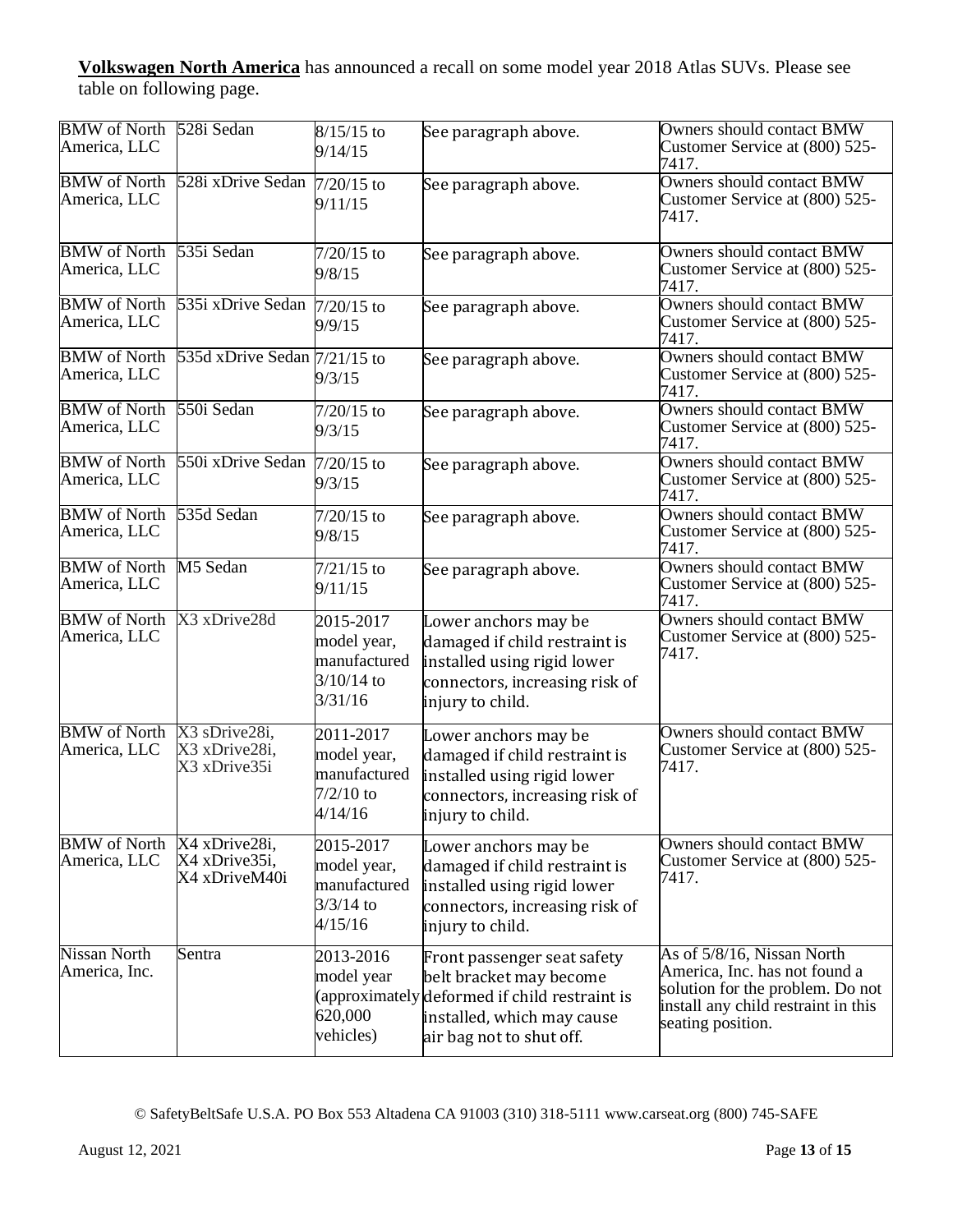| Volkswagen<br>Atlas SUVs with<br>North America $2nd$ row bench seats <sub>year,</sub> | 2018 model<br>manufactured<br>$11/7/16$ to<br>6/5/18<br>54,357<br>vehicles) | Owner's manual lacks a<br>warning to avoid installing<br>safety seats with rigid lower<br>connectors OR bases wider<br>than 12.6 inches in the<br>(approximately center location because of<br>damage to or potential<br>release of the center or<br>adjacent side safety belt<br>buckle. | Dealers will inspect and<br>possibly replace such buckles<br>and give an owner's manual<br>supplement on child passenger<br>safety. |
|---------------------------------------------------------------------------------------|-----------------------------------------------------------------------------|-------------------------------------------------------------------------------------------------------------------------------------------------------------------------------------------------------------------------------------------------------------------------------------------|-------------------------------------------------------------------------------------------------------------------------------------|
|---------------------------------------------------------------------------------------|-----------------------------------------------------------------------------|-------------------------------------------------------------------------------------------------------------------------------------------------------------------------------------------------------------------------------------------------------------------------------------------|-------------------------------------------------------------------------------------------------------------------------------------|

## **Switchable Retractor Recall**

Some Autoliv switchable retractors in a variety of 2021 and 2022 vehicles and manufactured between October 26, 2020, and January 27, 2021 do not stay locked when switched to automatic locking mode. Take the vehicle back to the dealership for a free repair.

Temporarily, use a different seating position OR use with the lock-off on your safety seat OR if the child's weight is under that listed for your safety seat lower connectors, connect to the lower anchors, and always attach the top tether strap for any forward-facing safety seat.

The following 2021 and 2022 vehicles and seating positions are affected:

2021 Audi S3, A4, S4, A6, S6, RS6, A7, S7, RS7, A8, and S8 sedans (middle rear seat belts only)

2021 Audi A5, S5, and RS5 coupes and convertibles, and A6 Allroad wagons (middle rear seat belts only)

2021 Audi Q3, Q5, SQ5, Q7, SQ7, Q8, SQ8, RSQ8, and E-Tron SUVs (middle rear seat belts only)

2021 Bentley Bentayga SUVs (front passenger belt only)

2021 BMW 2 Series, 3 Series, M3, 4 Series, M4, and 5 Series sedans, coupes, and convertibles

2021 BMW X1 and X2 SUVs

2021 BMW Z4 coupes (front passenger seat only)

2021 and 2022 Ford Transit and Ford Transit Connect SUVs (front passenger belt only)

2021 Lamborghini Urus SUVs (middle rear belt only)

2021 Mini Cooper and Mini Clubman hatchbacks and convertibles (front passenger seat only)

2022 Mitsubishi Outlander SUVs (front passenger and second-row belts)